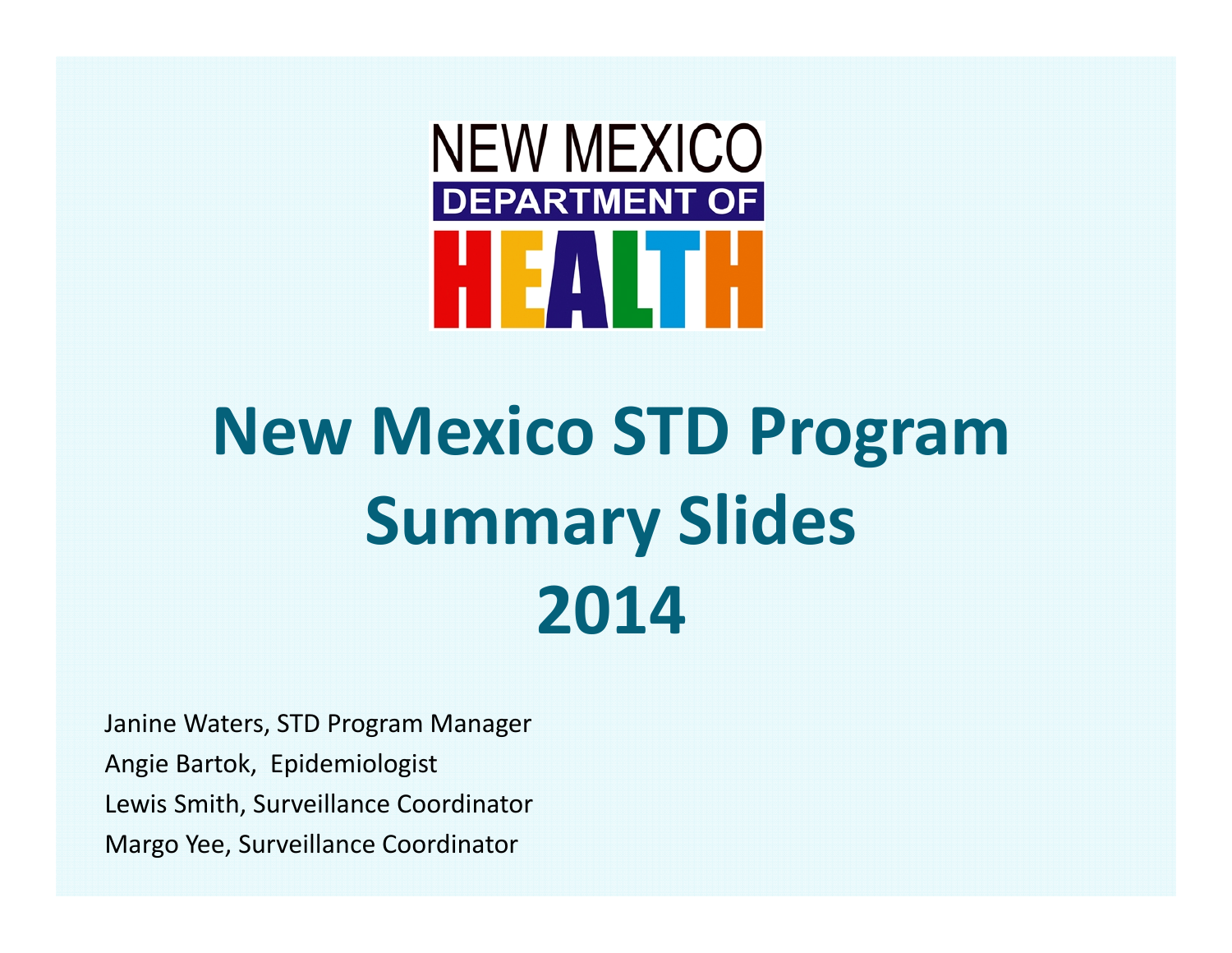## **Chlamydia Rates New Mexico and US, ‐ 2014**



**Source: PRISM for NM Rates, CDC Surveillance Reports for US Rates**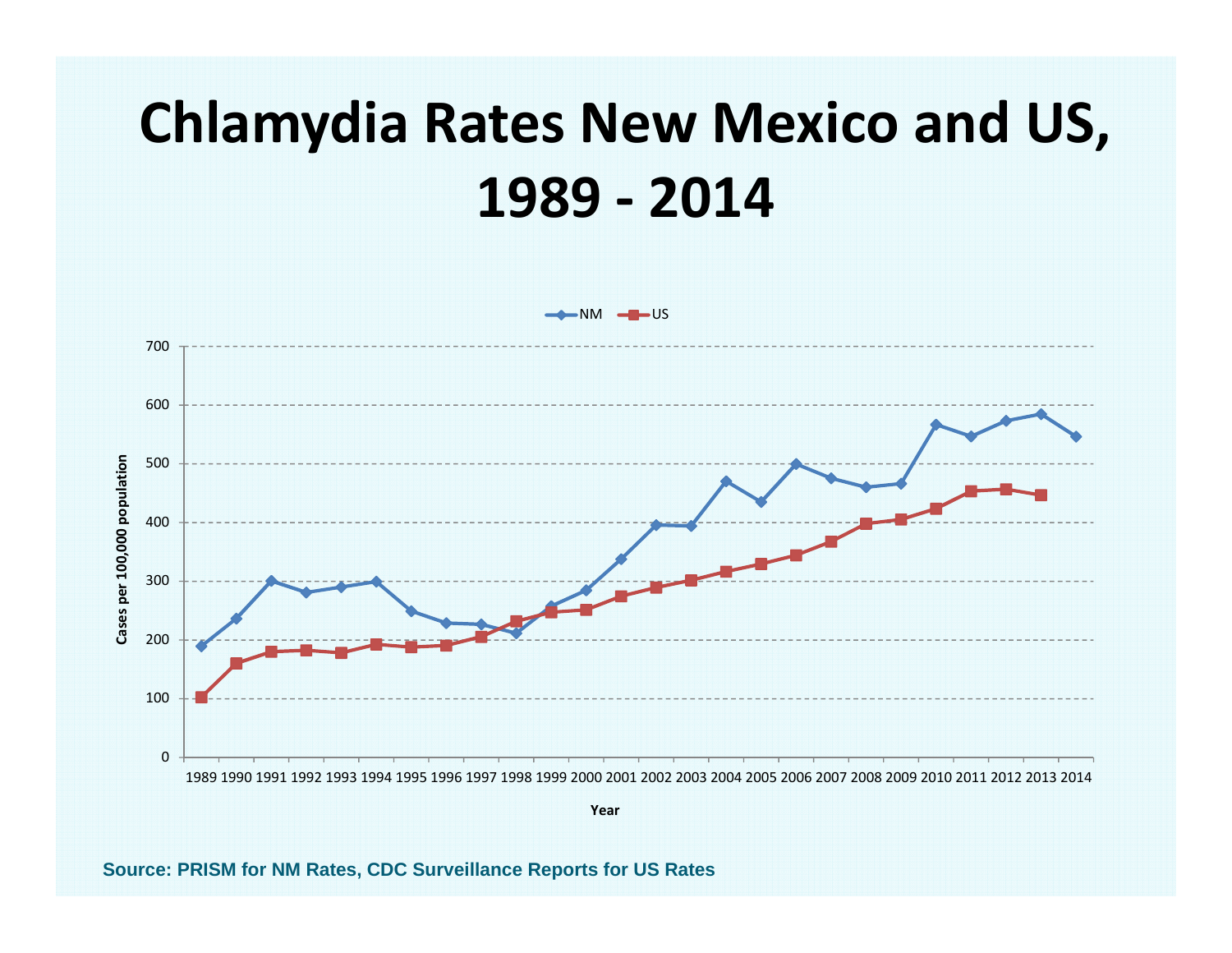#### **Chlamydia Rates, NM and US, 2000‐2014**

NM <del>d</del>ous



#### **NM ranked 4th in the nation for chlamydia in 2013**

**Source: PRISM for NM Rates, CDC Surveillance Reports for US Rates**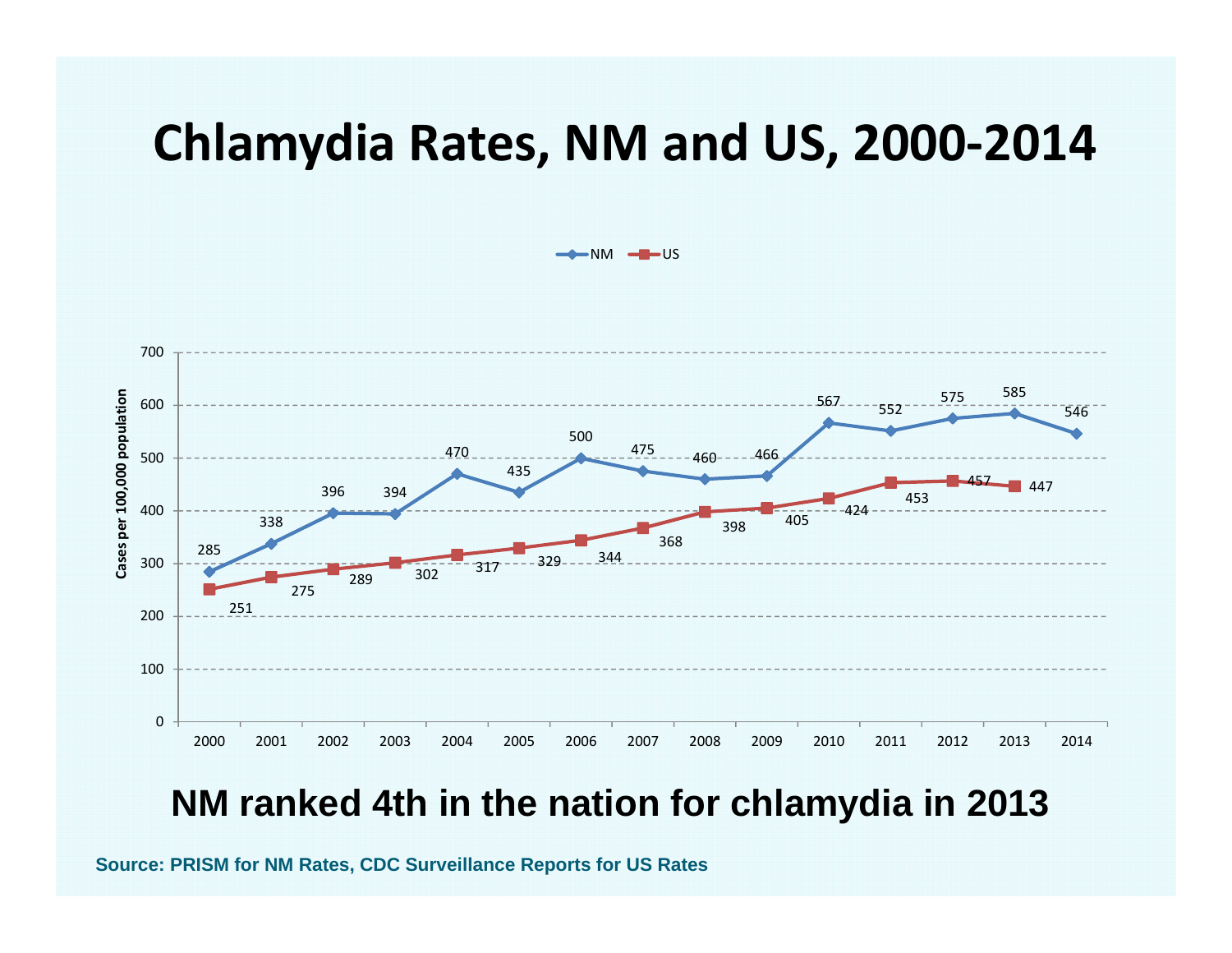## **Chlamydia Rates by Sex New Mexico, 2000 ‐ 2014**

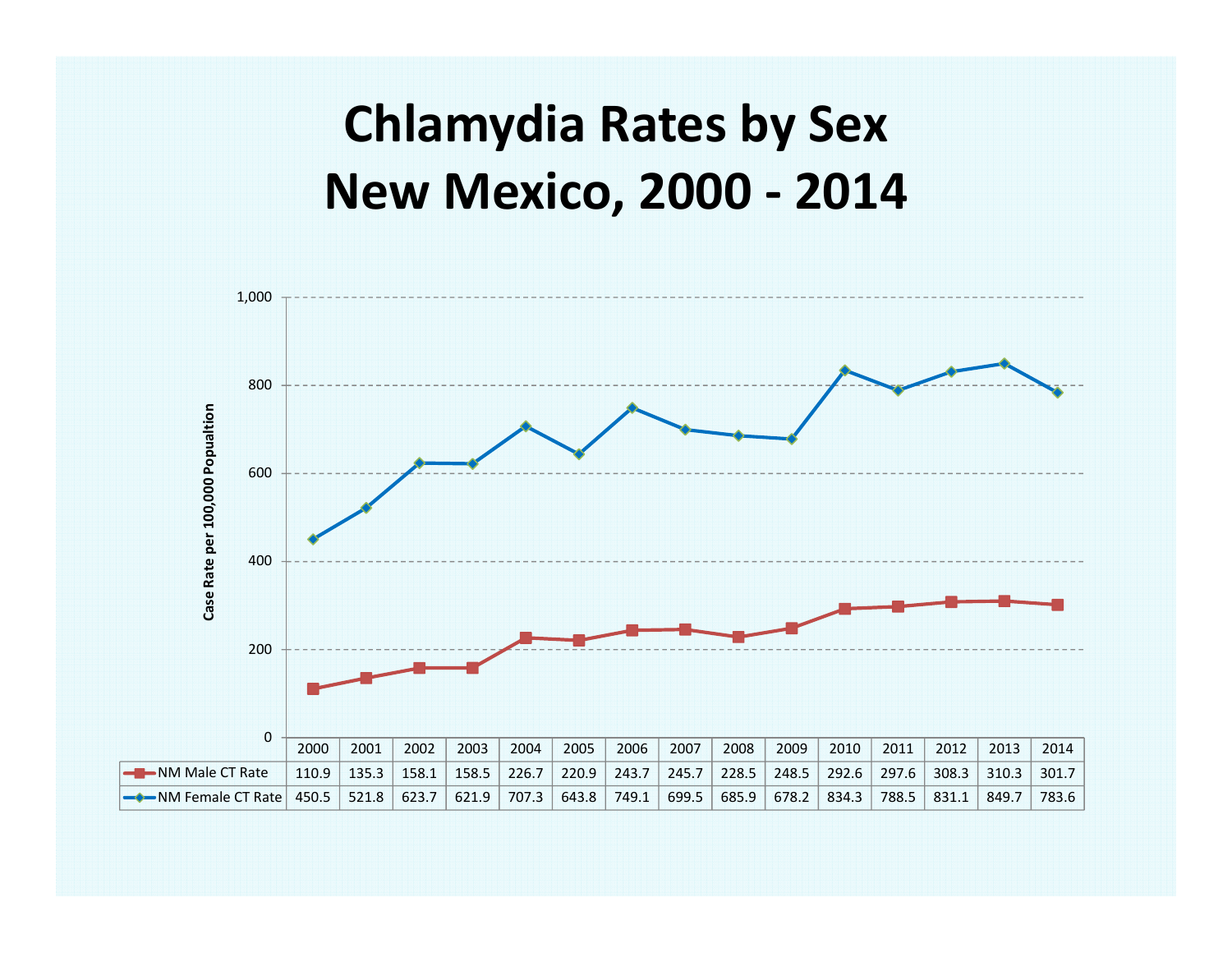## **Chlamydia Rates by Age Group New Mexico, 2013 ‐ 2014**



**Chlamydia predominantly affects adolescents and young adults, with rates of infection highest among 20-24 year olds followed by 15-19 year olds**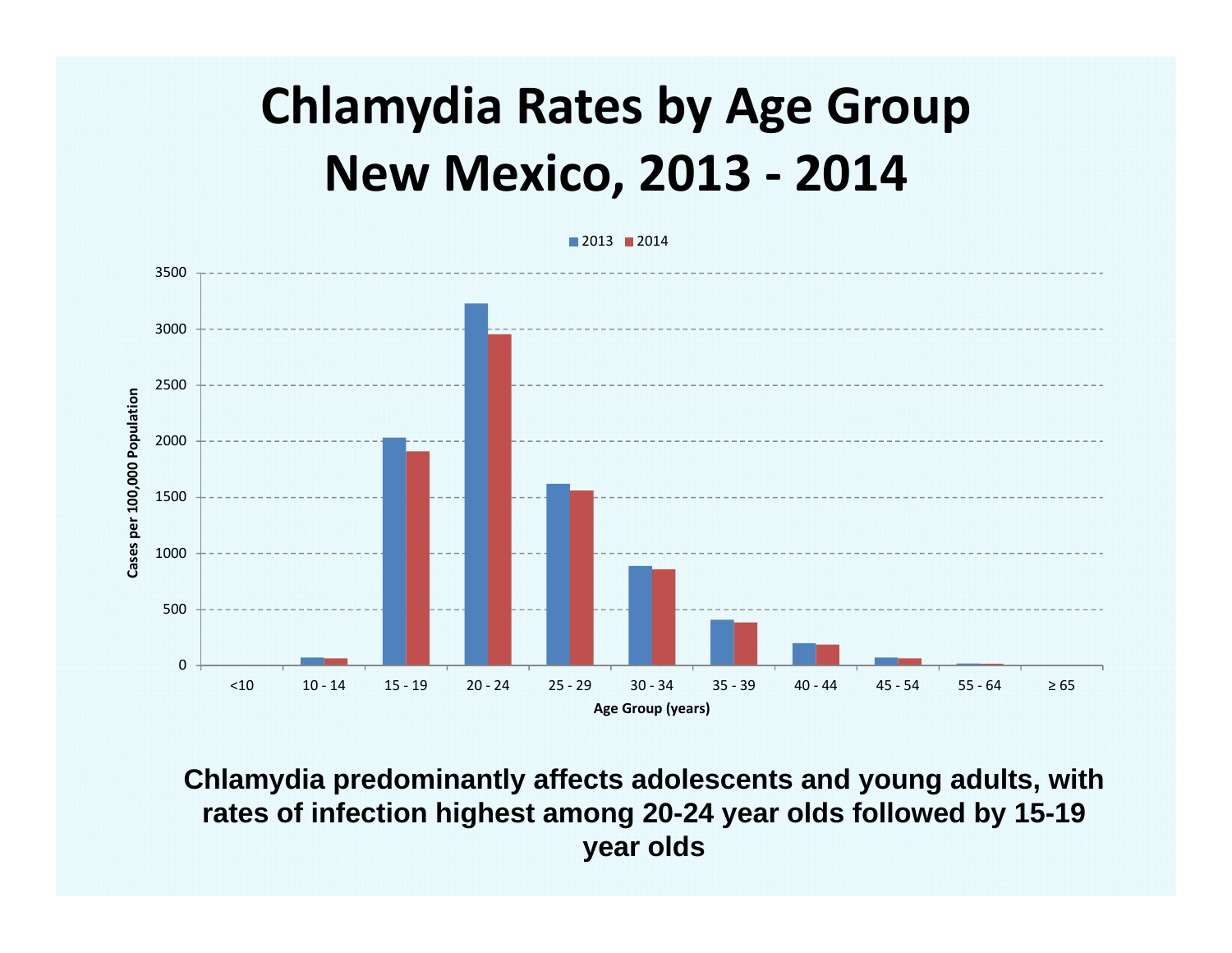#### **Percent of Chlamydia and Gonorrhea Cases by Age Group**, **New Mexico, 2014**



 **62% of reported chlamydia cases are among persons ages 15-24 years 45% of reported gonorrhea cases are among persons age 15-24 years**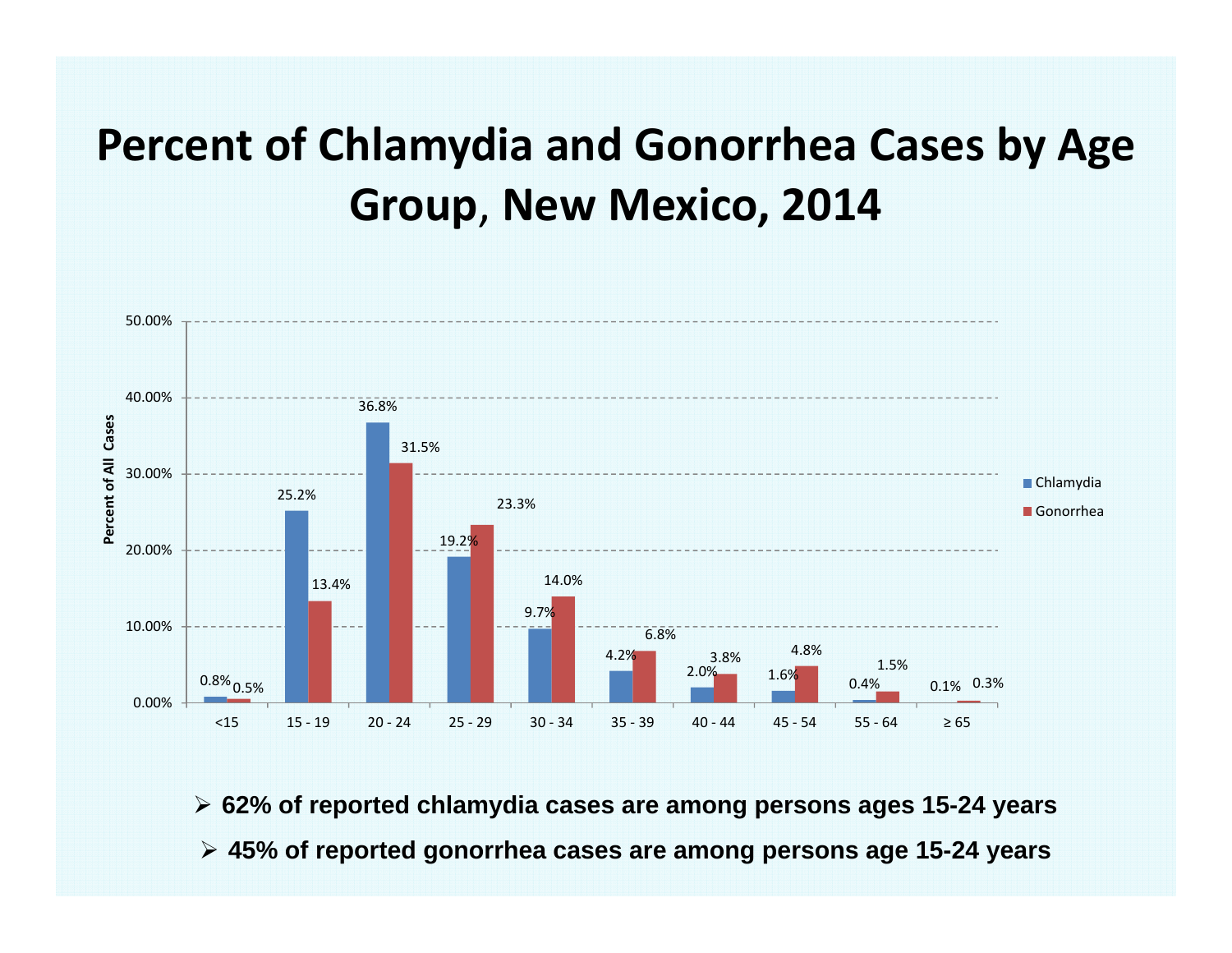## **Chlamydia Rates by Race/ Ethnicity New Mexico, 2013 ‐ 2014**

2013 2014



**Similar to national level data, chlamydia rates show health disparities:**

**Chlamydia disproportionately affects African American, American Indian, and Hispanic populations in New Mexico**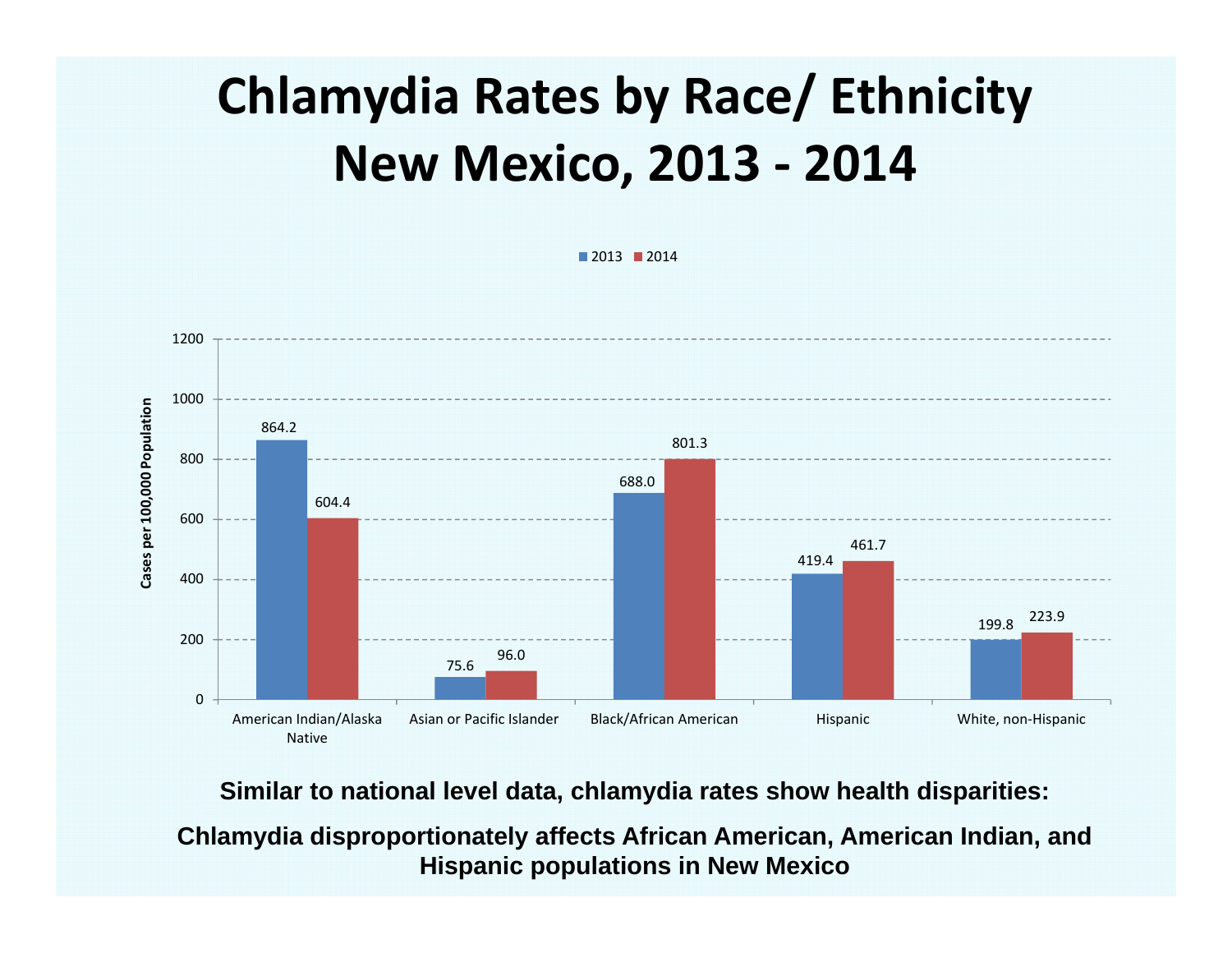

**Chlamydia Rate per 100,000 by County, NewMexico, 2014**

**Rates per 100,000 by Quartile**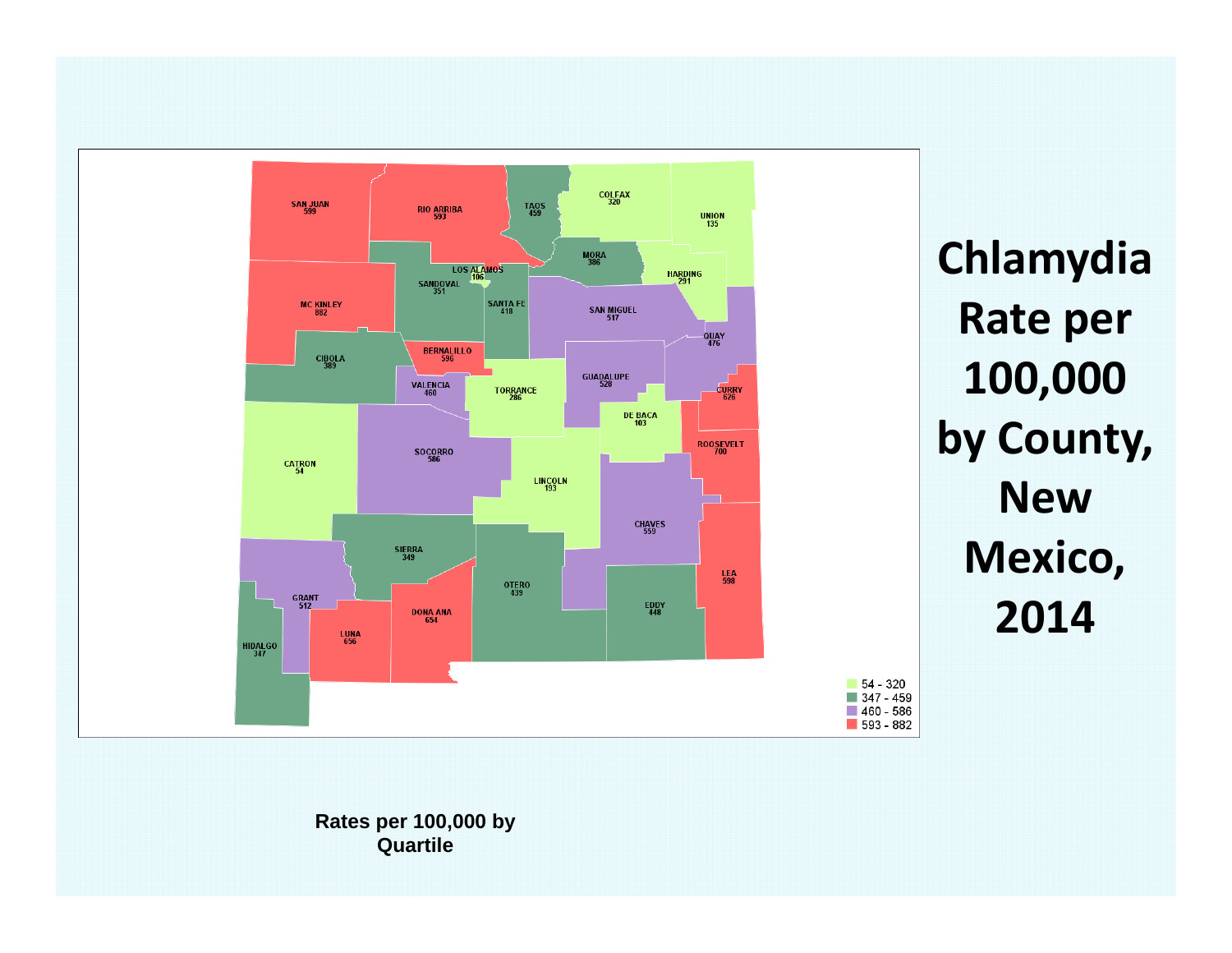## **Percent of Chlamydia Cases by Diagnosing Provider Type, 2014**



DOH STD Clinic

- Private Physician/HMO
- Indian Health Service
- **Emergency room/Urgent Care**
- **Family Planning/Planned Parenthood**
- **Laboratory**
- Correctional Facility
- Hospital Other
- School‐based Clinic
- **Missing/ Unknown**
- Other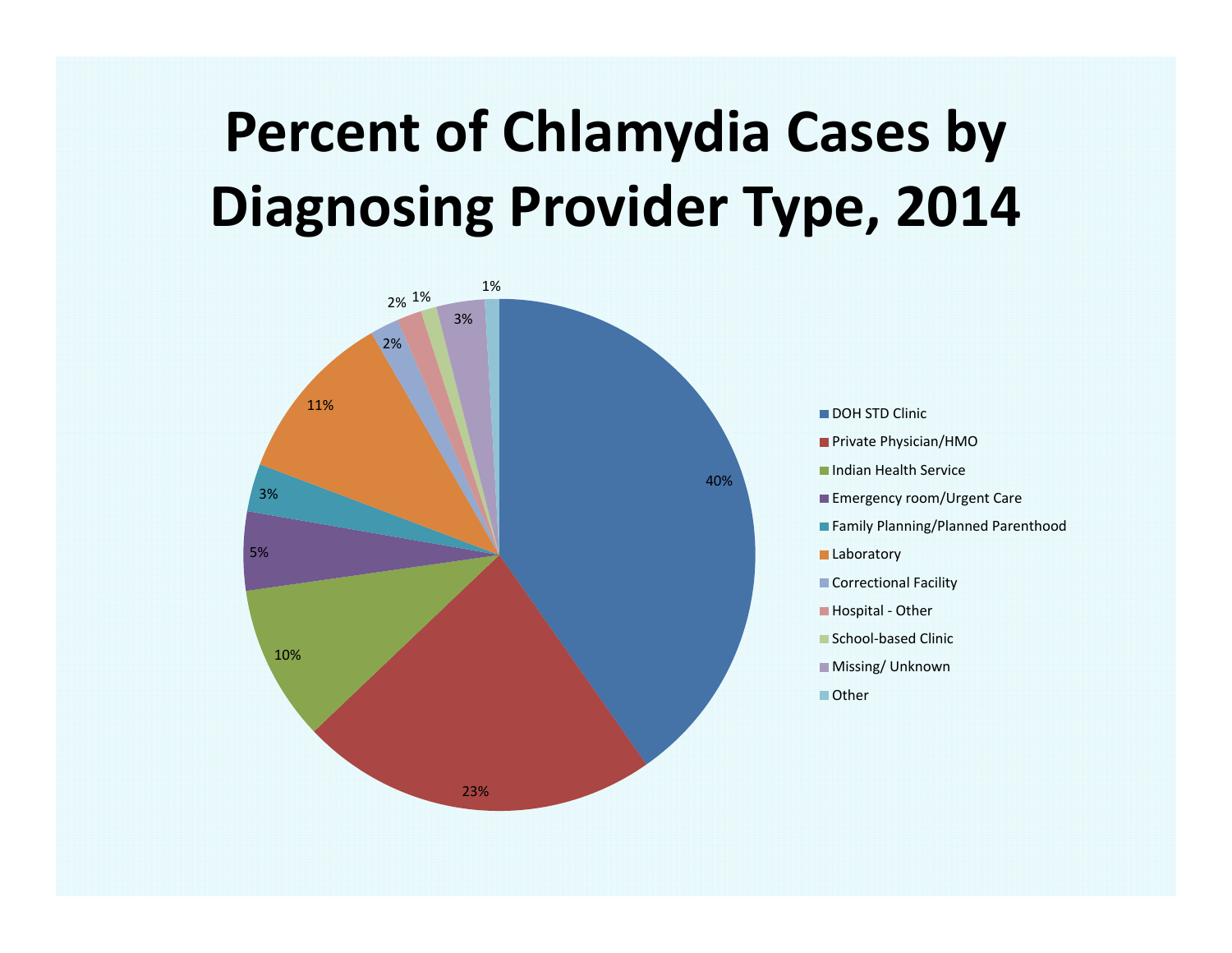## **Gonorrhea Rates New Mexico and US, ‐ 2014**



Source: PRISM for NM Rates, CDC Surveillance Reports for US Rates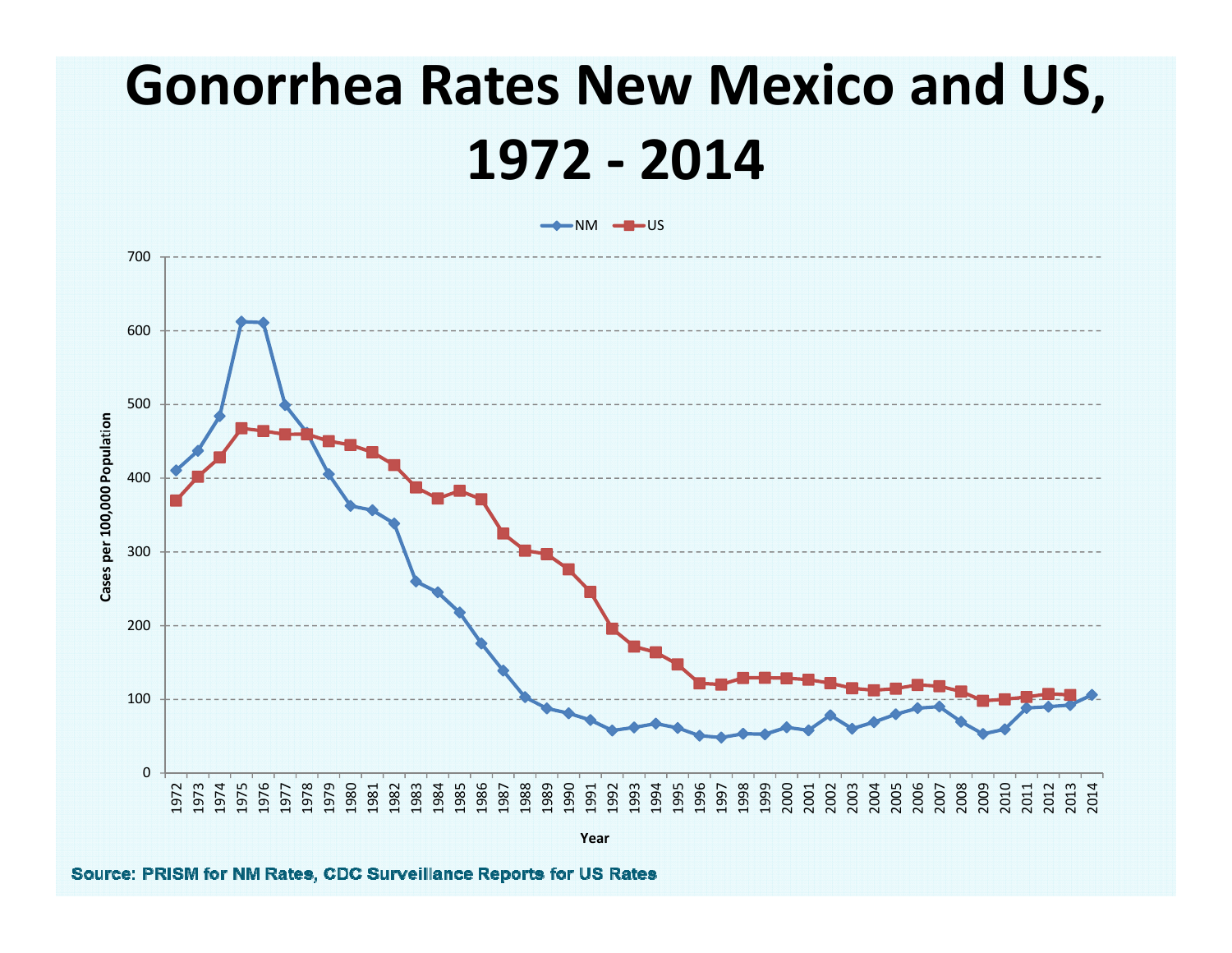#### **Gonorrhea Rates, New Mexico and US, 2000‐2014**



**New Mexico experienced a 14% increase in gonorrhea cases from 2013 to 2014.**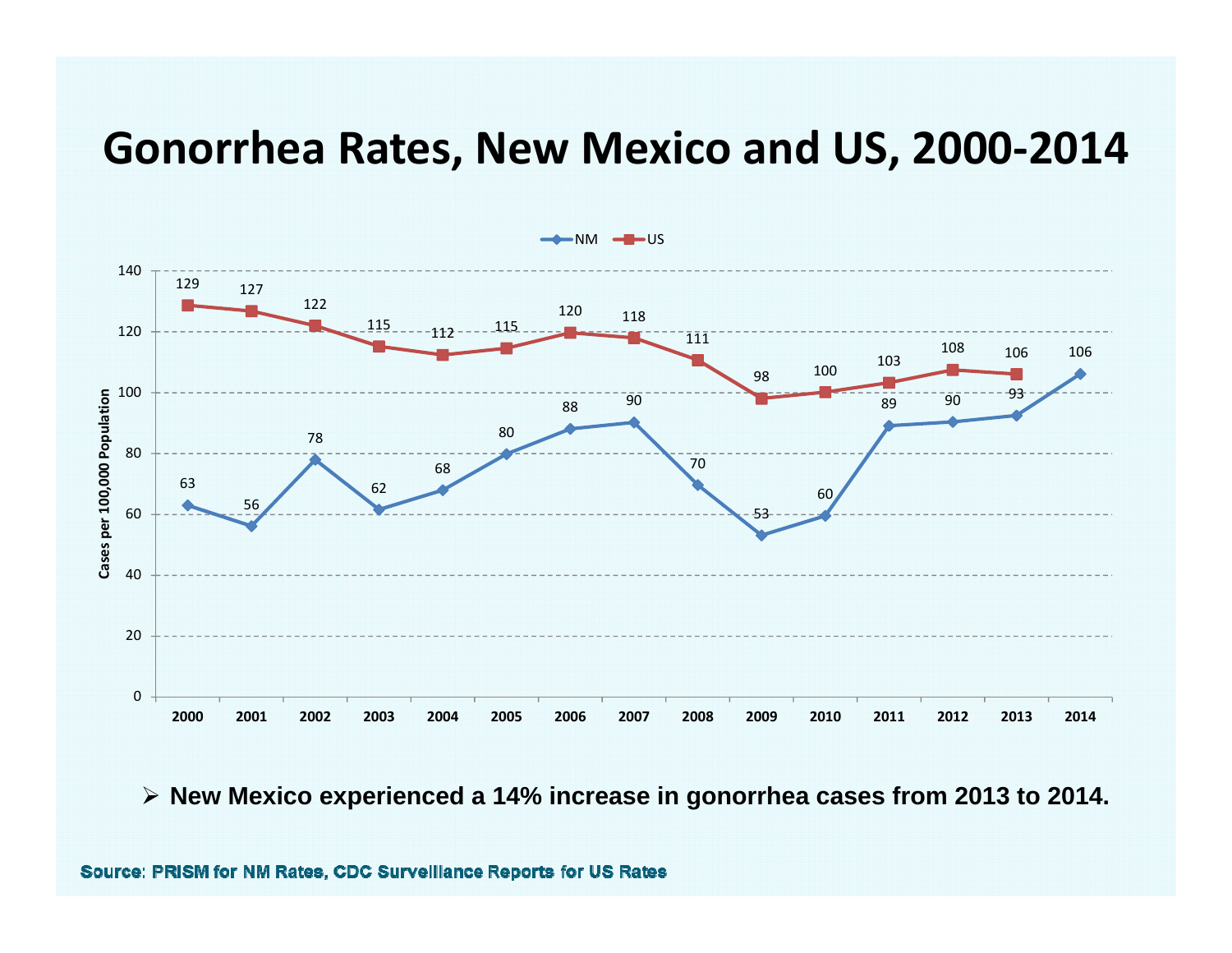#### **Gonorrhea Rates by Sex New Mexico, 2000‐2014**

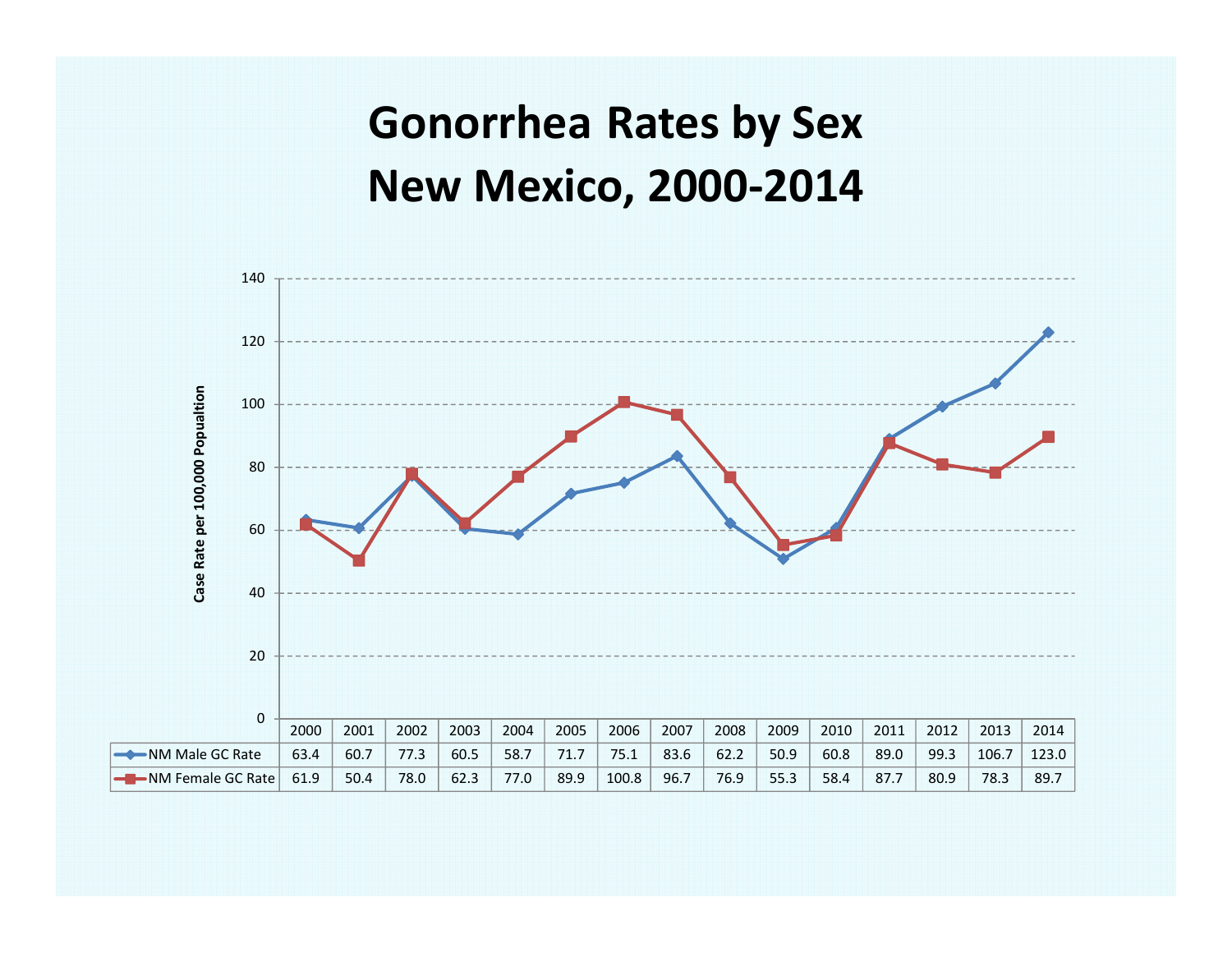#### **Gonorrhea Rates by Age Group New Mexico, 2013 ‐ 2014**

2013 2014

600500Cases per 100,000 Population **Cases per 100,000 Population** 4003002001000<10 10 ‐ 14 15 ‐ 19 20 ‐ 24 25 ‐ 29 30 ‐ 34 35 ‐ 39 40 ‐ 44 45 ‐ 54 55 ‐ 64 $55 - 64$   $\geq 65$ **Age Group (years)**

 **Gonorrhea rates decreased slightly in age groups > 25-29 years from 2013 to 2014**

**Most striking changes from 2013 to 2014:**

**Rates in 2014 among women ages 25-29 increased by 64% compared to 2013**

**Rates in 2014 among men ages 25-29 increased by 29% compared to 2013**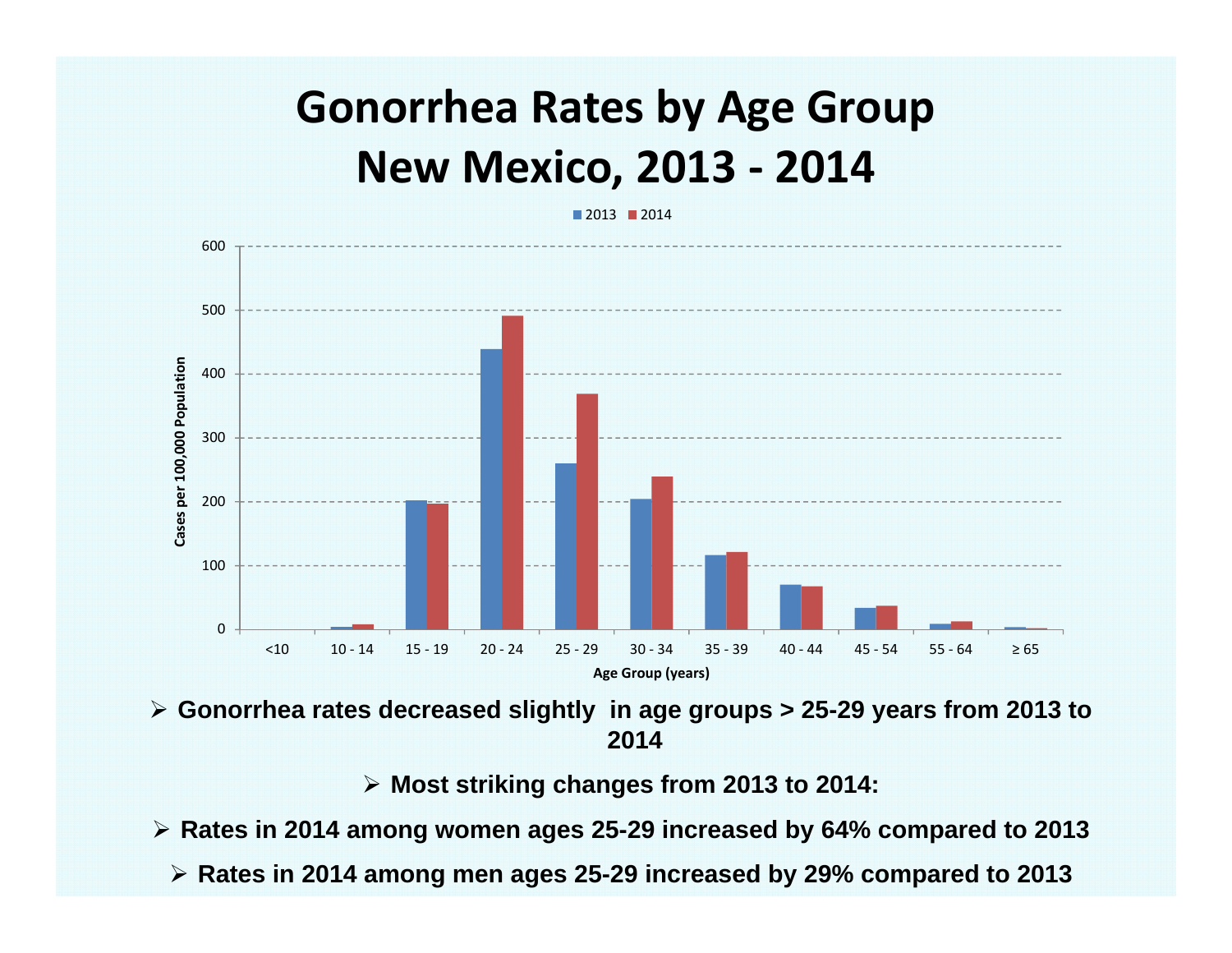#### **Gonorrhea Rates by Race/ Ethnicity New Mexico, 2013 ‐ 2014**



**Similar to national level data, gonorrhea rates show health disparities:**

**Gonorrhea disproportionately affects African American, American Indian, and Hispanic populations in New Mexico**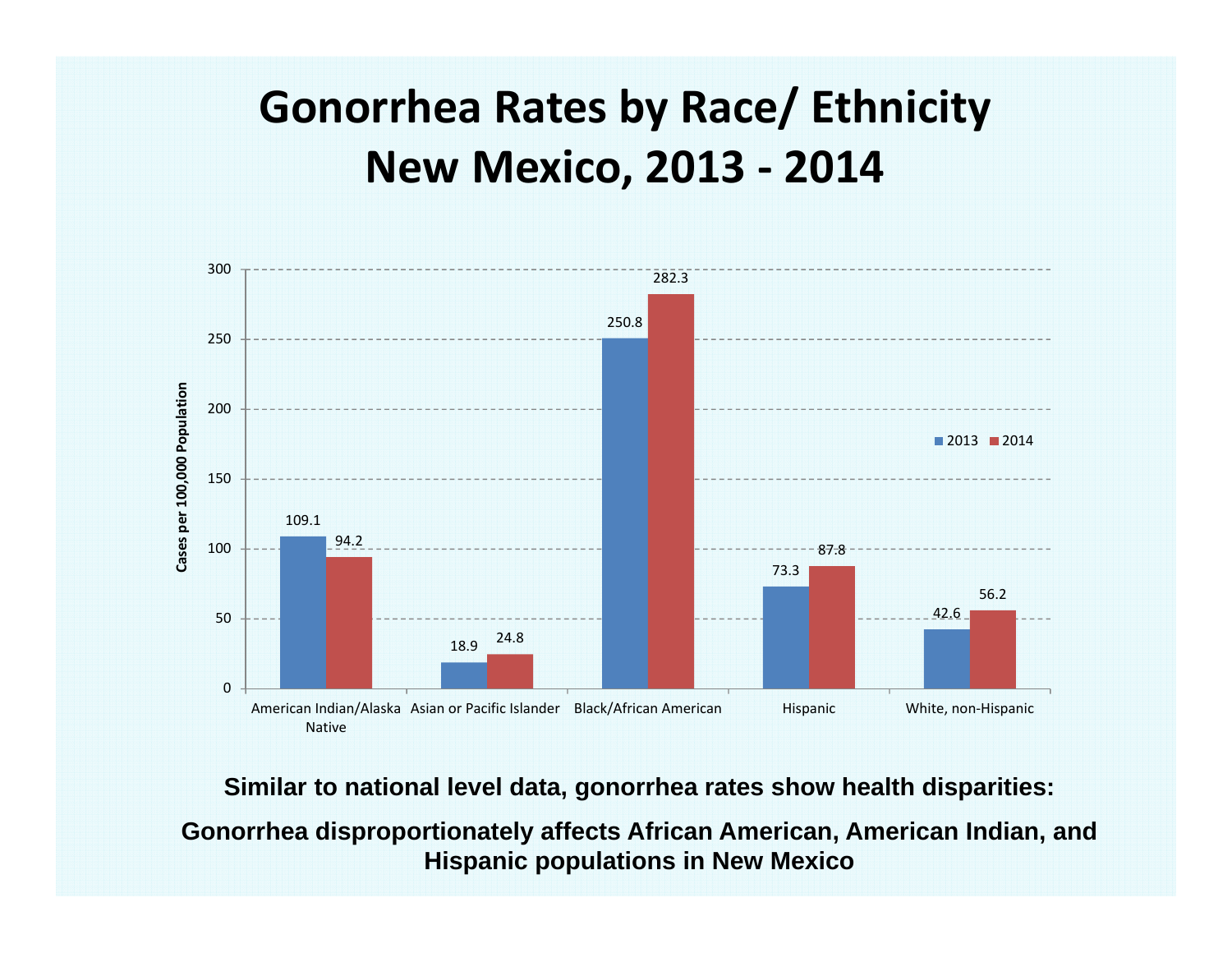

**GonorrheaRate per 100,000 by County, NewMexico, 2014**

 $\Box$  0 - 30  $136 - 54$  $\blacksquare$  57 - 93  $106 - 238$ 

**Rates per 100,000 by Quartile**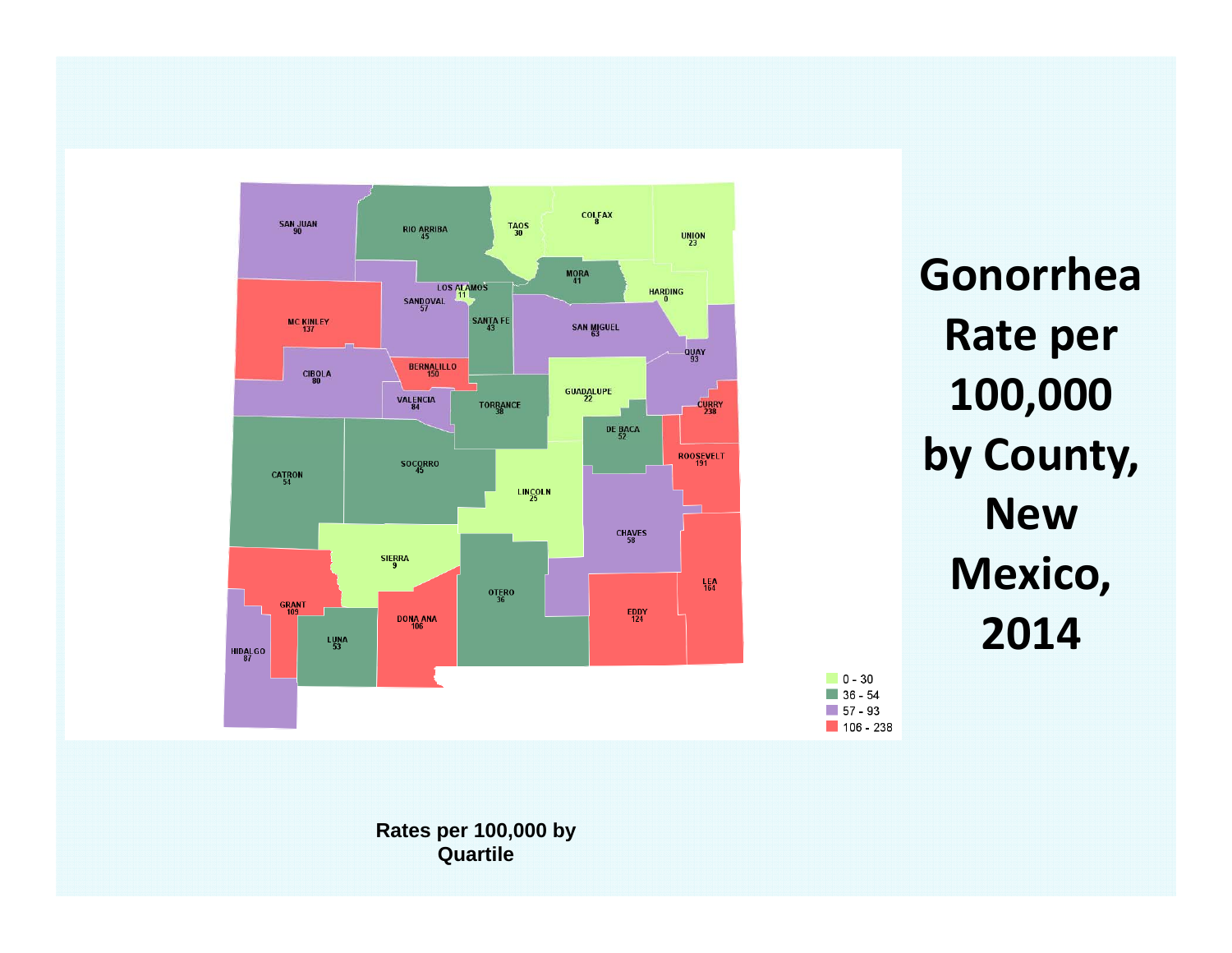## **Percent of Gonorrhea Cases by Diagnosing Provider Type, New Mexico, 2014**



DOH STD Clinic

Private Physician/HMO

Indian Health Service

- **Emergency room/Urgent Care**
- **Family Planning/Planned Parenthood**

**Laboratory** 

Correctional Facility

■ Hospital - Other

School‐based Clinic

**Missing/ Unknown** 

■ Other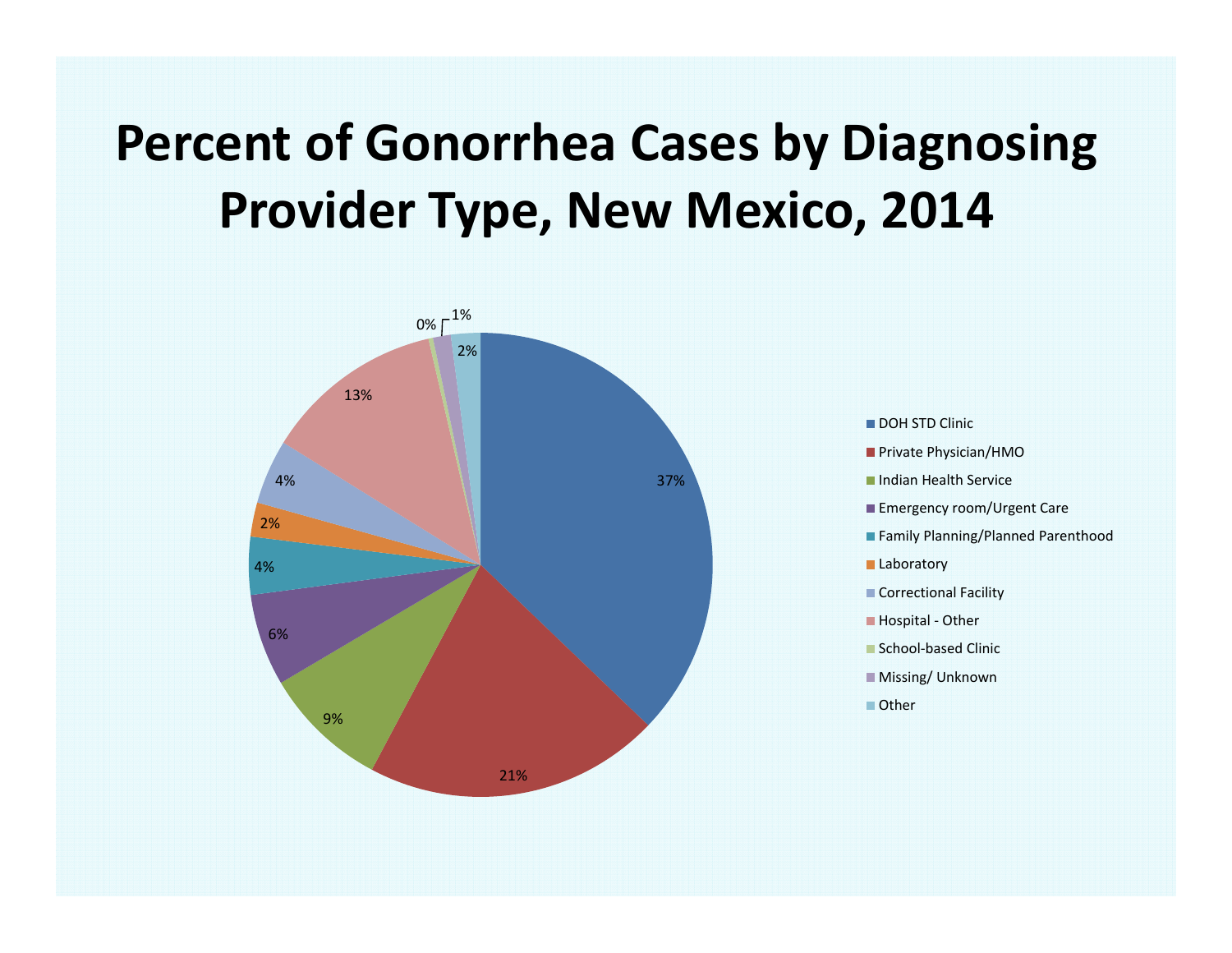

**Source: PRISM for NM Rates, CDC Surveillance Reports for US Rates**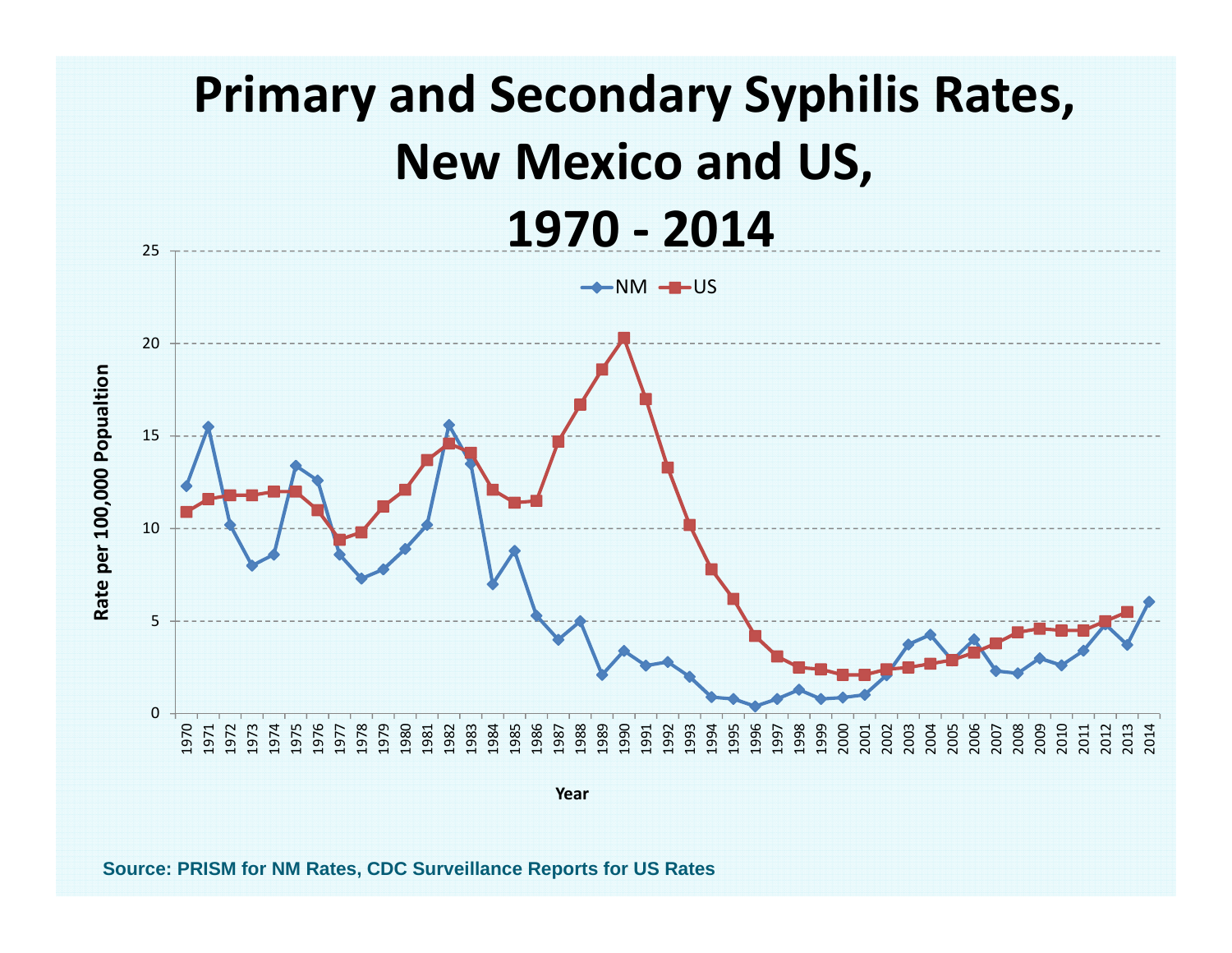#### **Rates of Primary and Secondary Syphilis New Mexico and US, 2000 ‐ 2014**



**Rates of primary and secondary syphilis in New Mexico have varied over the past 2 years. Between 2012 and 2013 there was an case decrease of 35%.**

**Then, between 2013 and 2014 there was a case increase of 65%.**

**Source: PRISM for NM Rates, CDC Surveillance Reports for US Rates**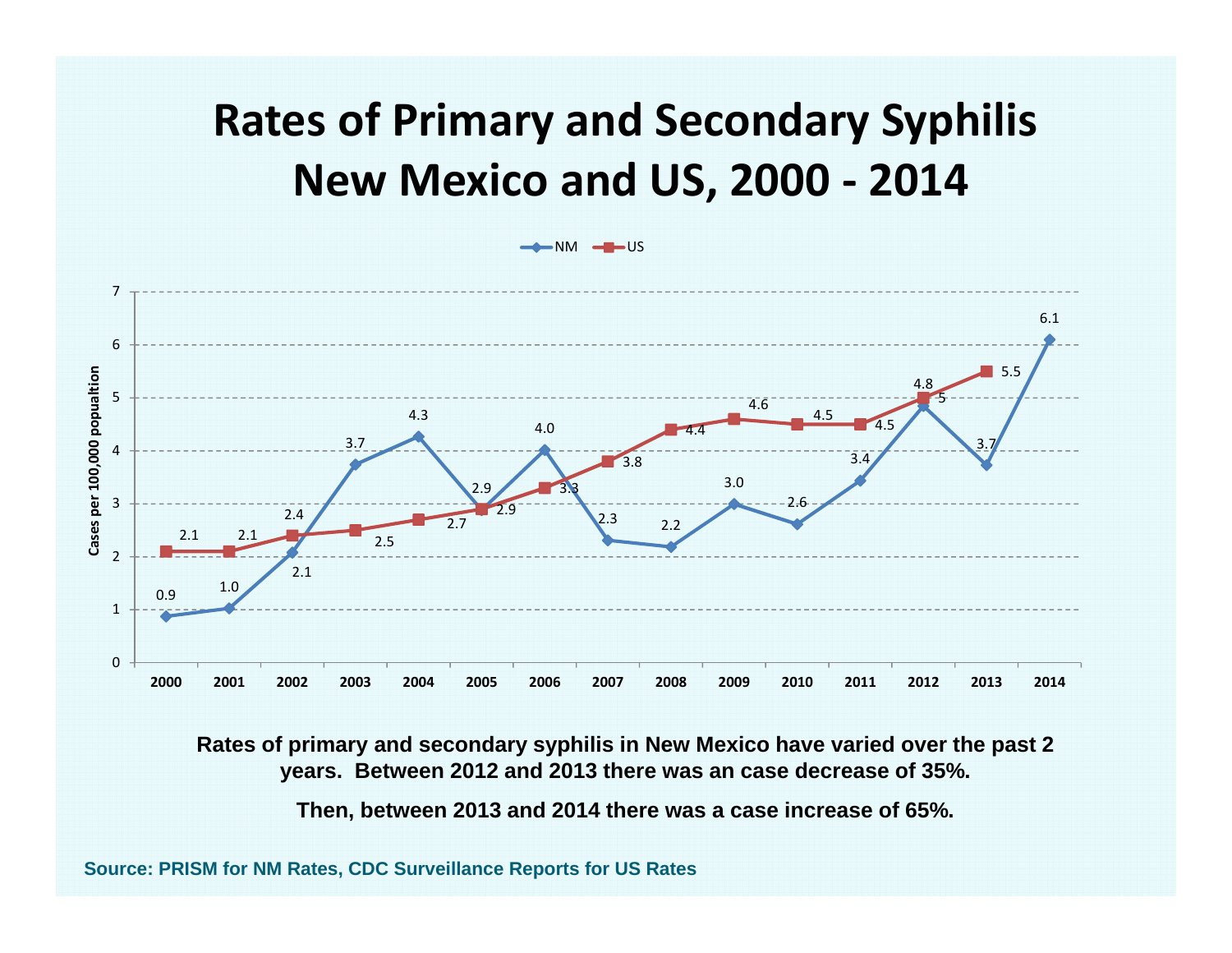#### **Primary and Secondary Syphilis Cases by Sex, New Mexico, 2000‐2014**



**89% of all reported primary and secondary syphilis cases in 2014 were male**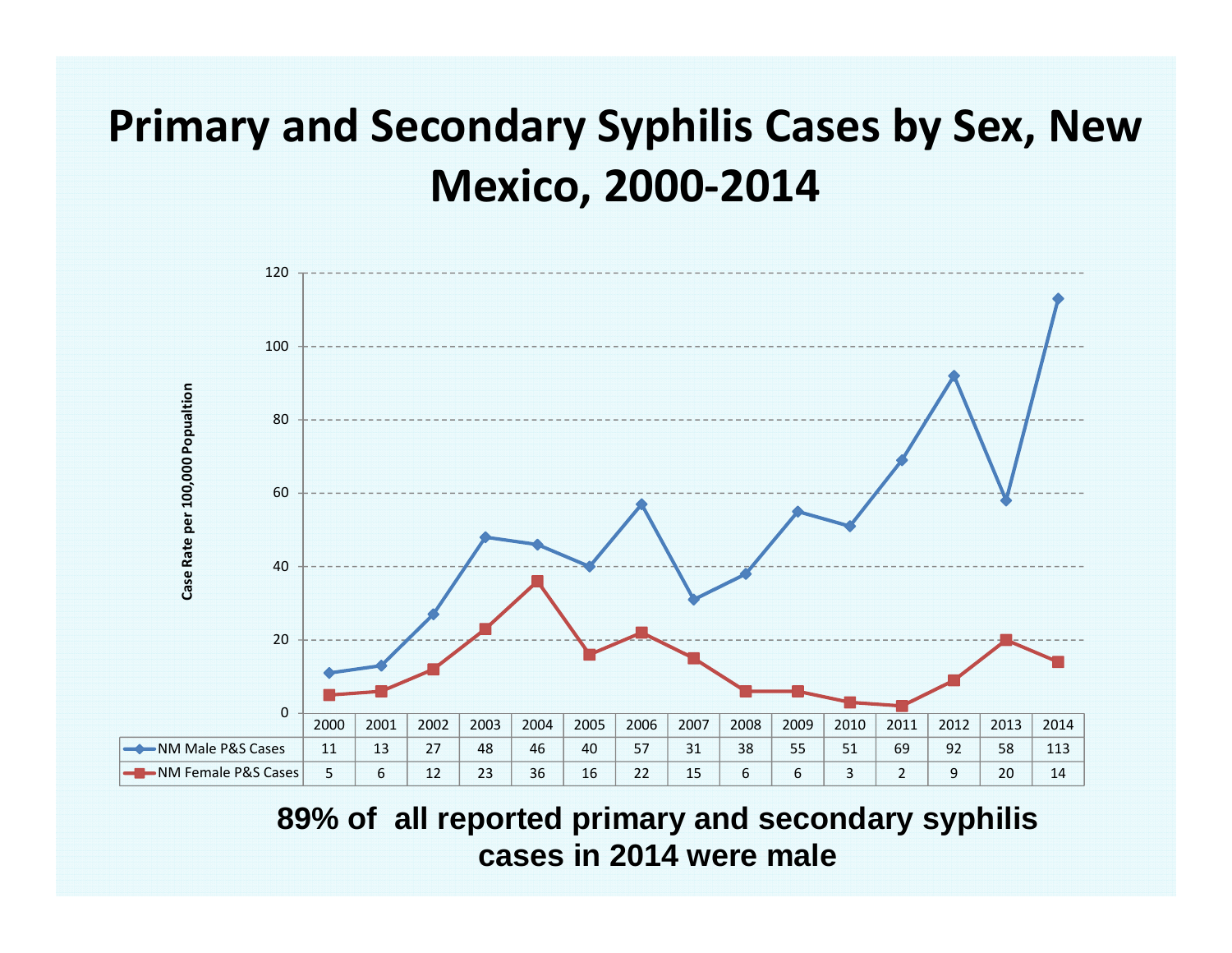#### **Percentage of cases of Primary, Secondary, and Early Latent Syphilis Among Men, by Gender of Partner New Mexico, 2005 ‐ 2014**



**Of all male cases of syphilis in 2014, where gender of partner was known, 82% of cases were men with male sex partners (MSM).**

**The percent that had sex with female(s) decreased in 2014 by 11% over 2013.**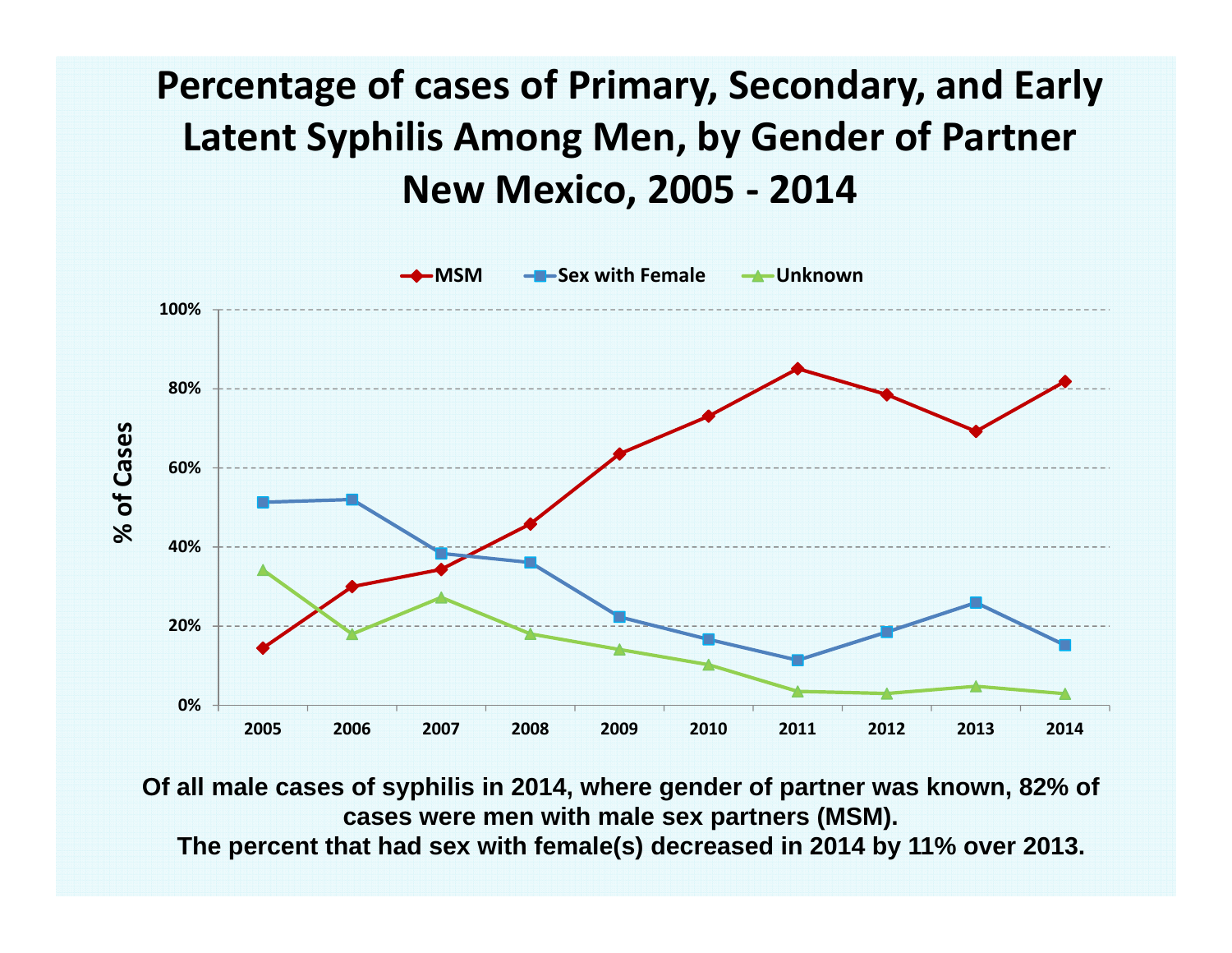#### **Primary, Secondary, and Early Latent Syphilis Rates by Age Group, Males New Mexico, 2013‐2014**

2013 2014



**Compared to 2013, there was a large increase in P,S, and EL syphilis rates among men age 20-44 years old in 2014**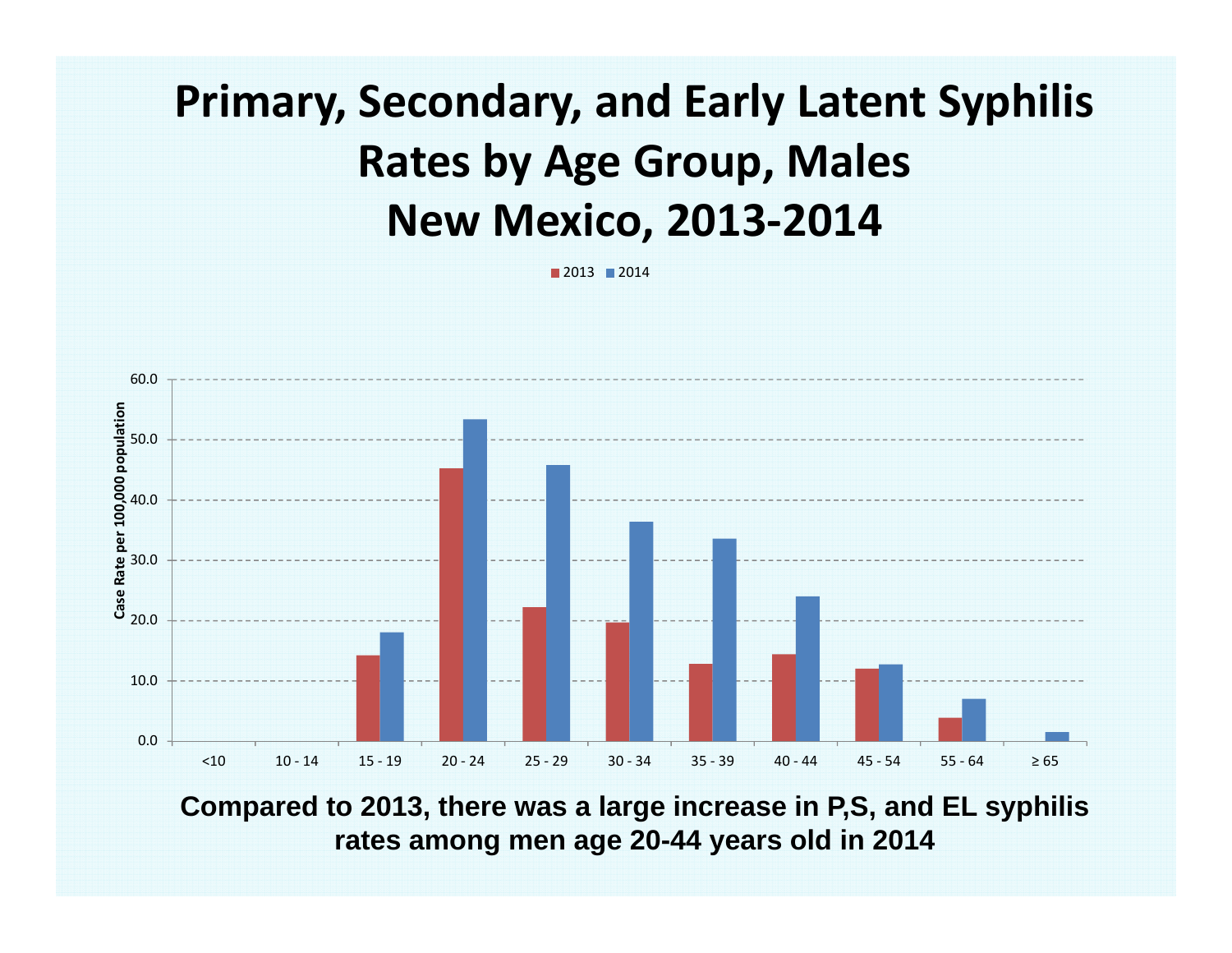#### **Primary, Secondary, and Early Latent Syphilis Rates by Race/Ethnicity, NM, 2013 – 2014**

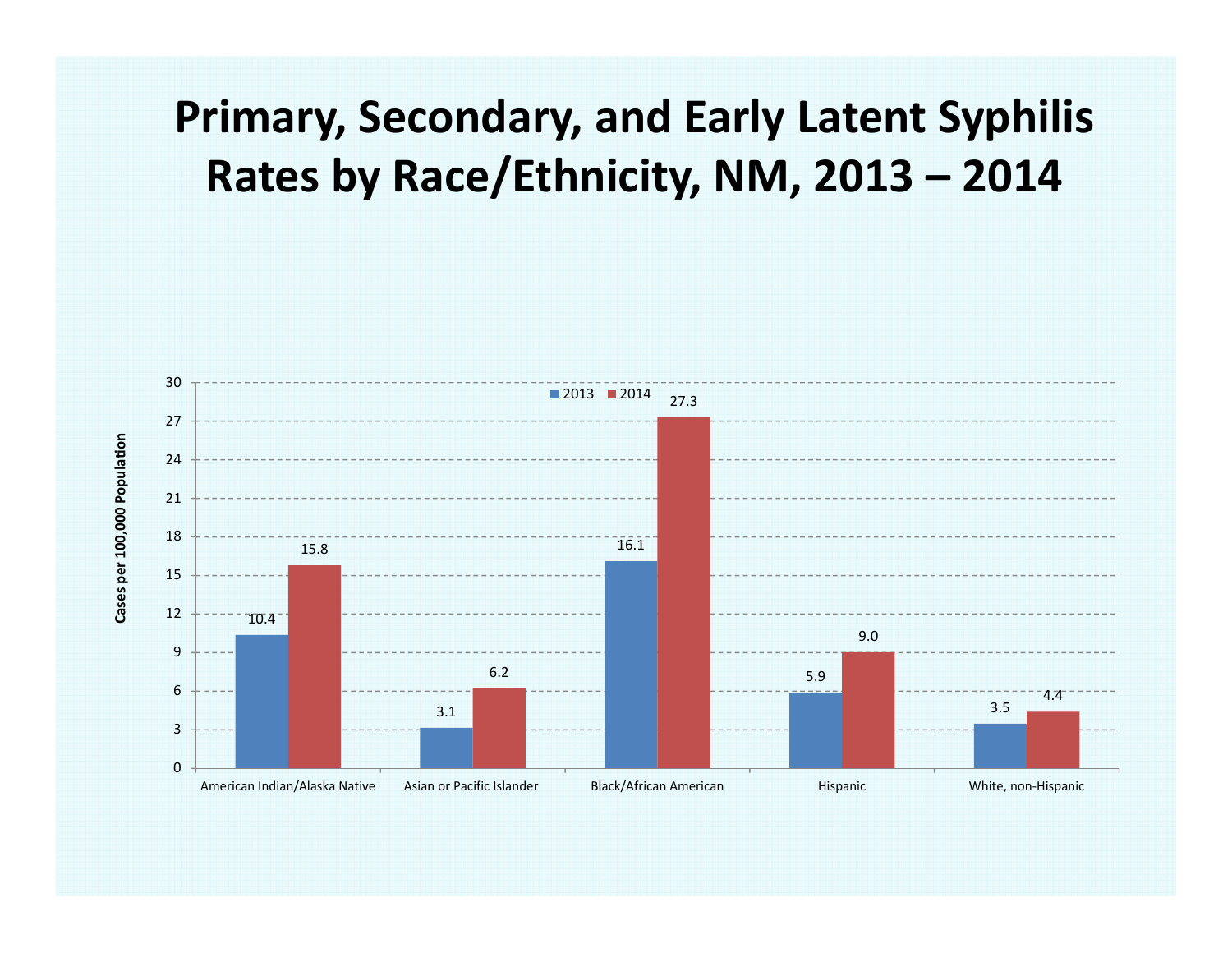

**Primary, Secondary, and Early LatentSyphilis Ratesby County, New Mexico, 2014**

**Rates per 100,000 by Quartile**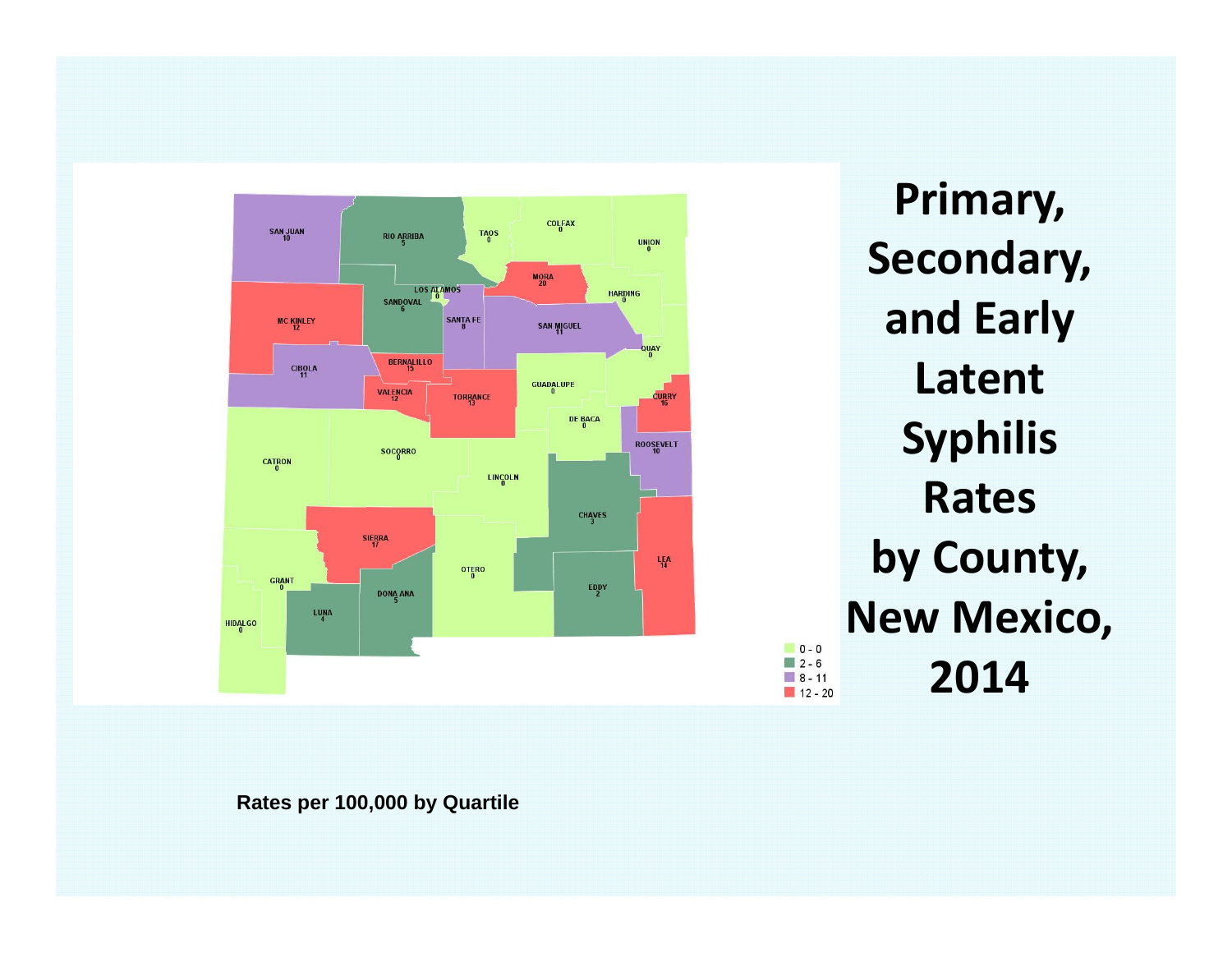#### **Percent of Primary, Secondary and Early Latent Syphilis Cases by Diagnosing Provider New Mexico, 2014**

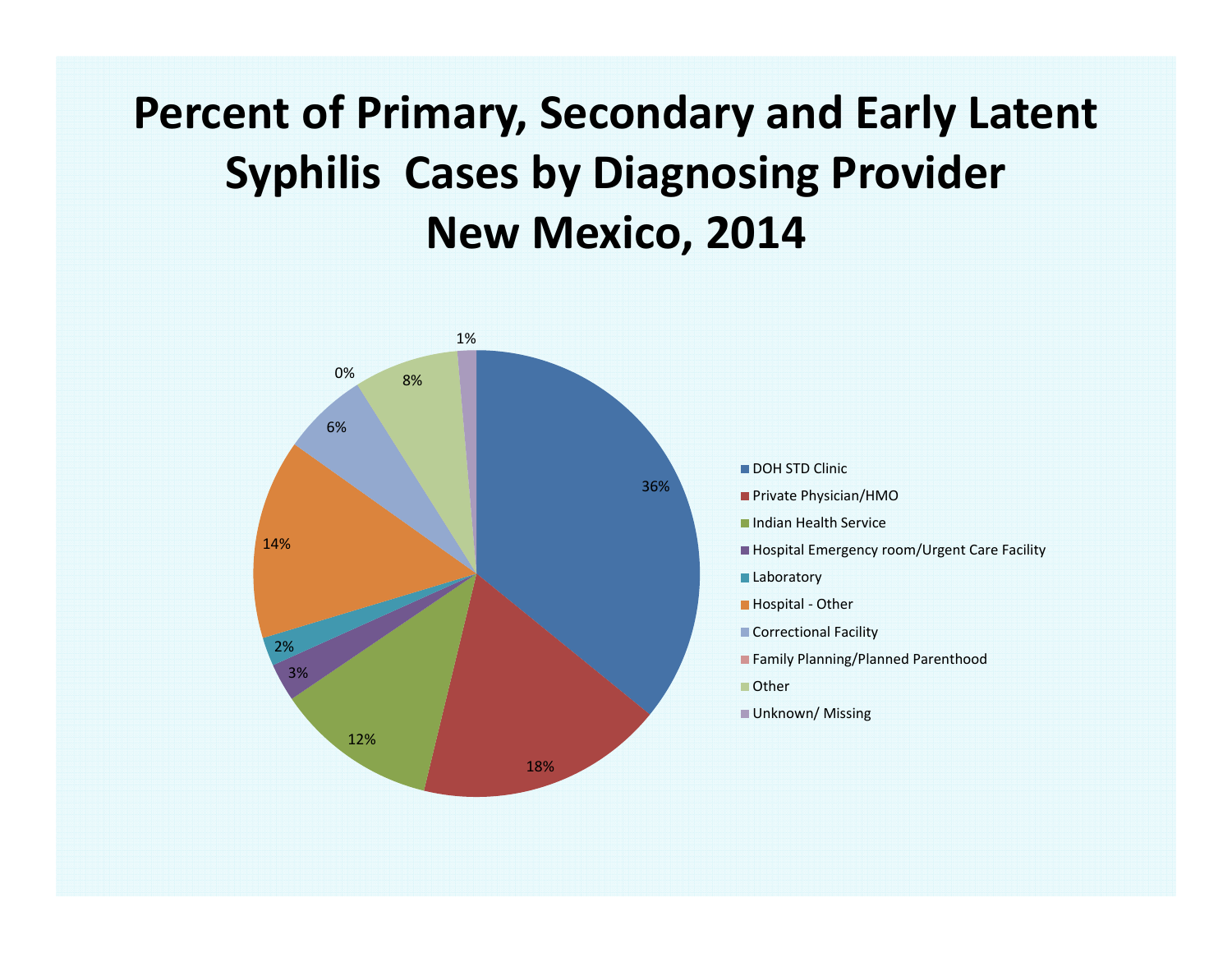# Gonorrhea and Chlamydia **Testing Methods**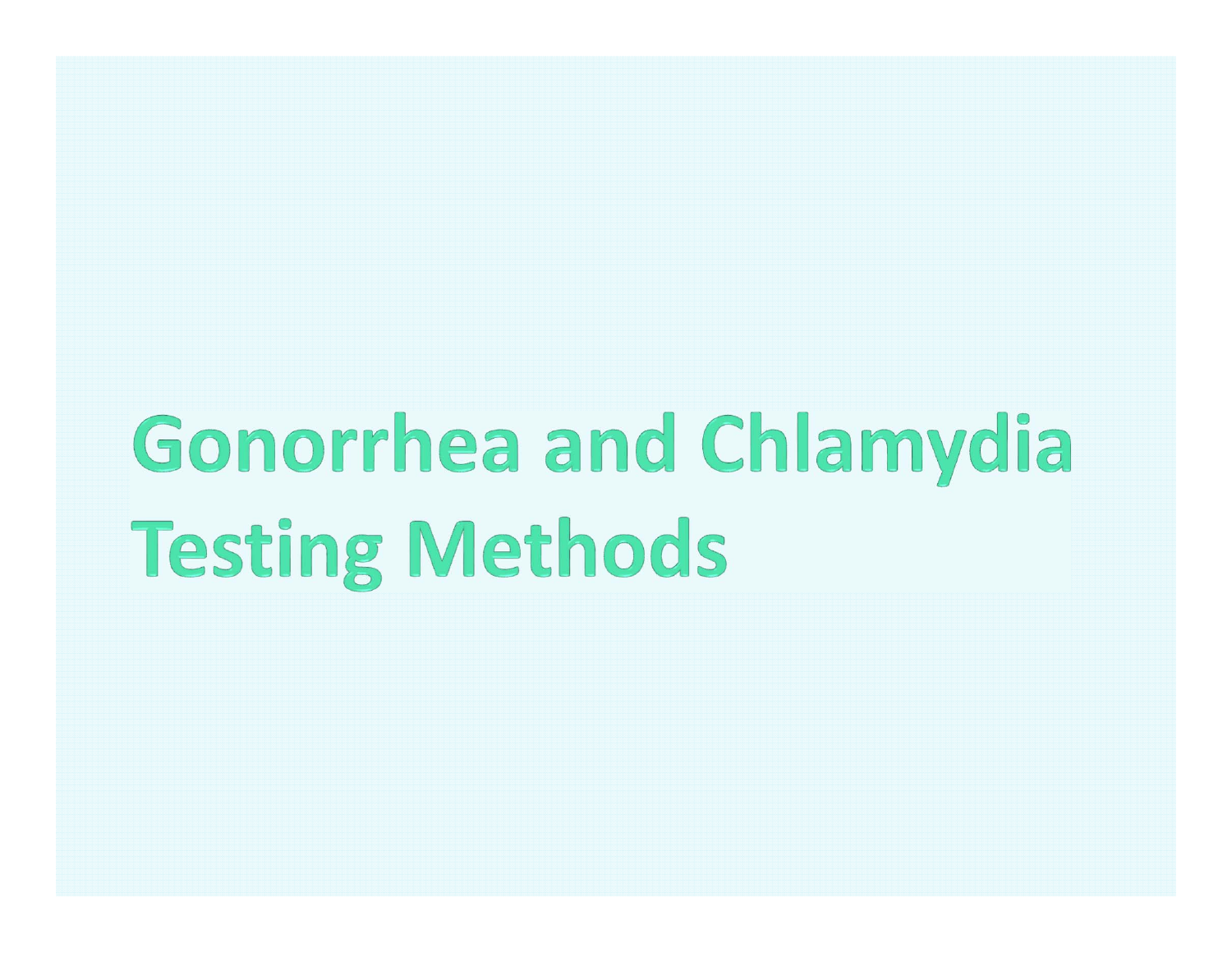## **Changes in Gonorrhea Testing Methods, New Mexico, 1998 ‐ 2014**



**Year**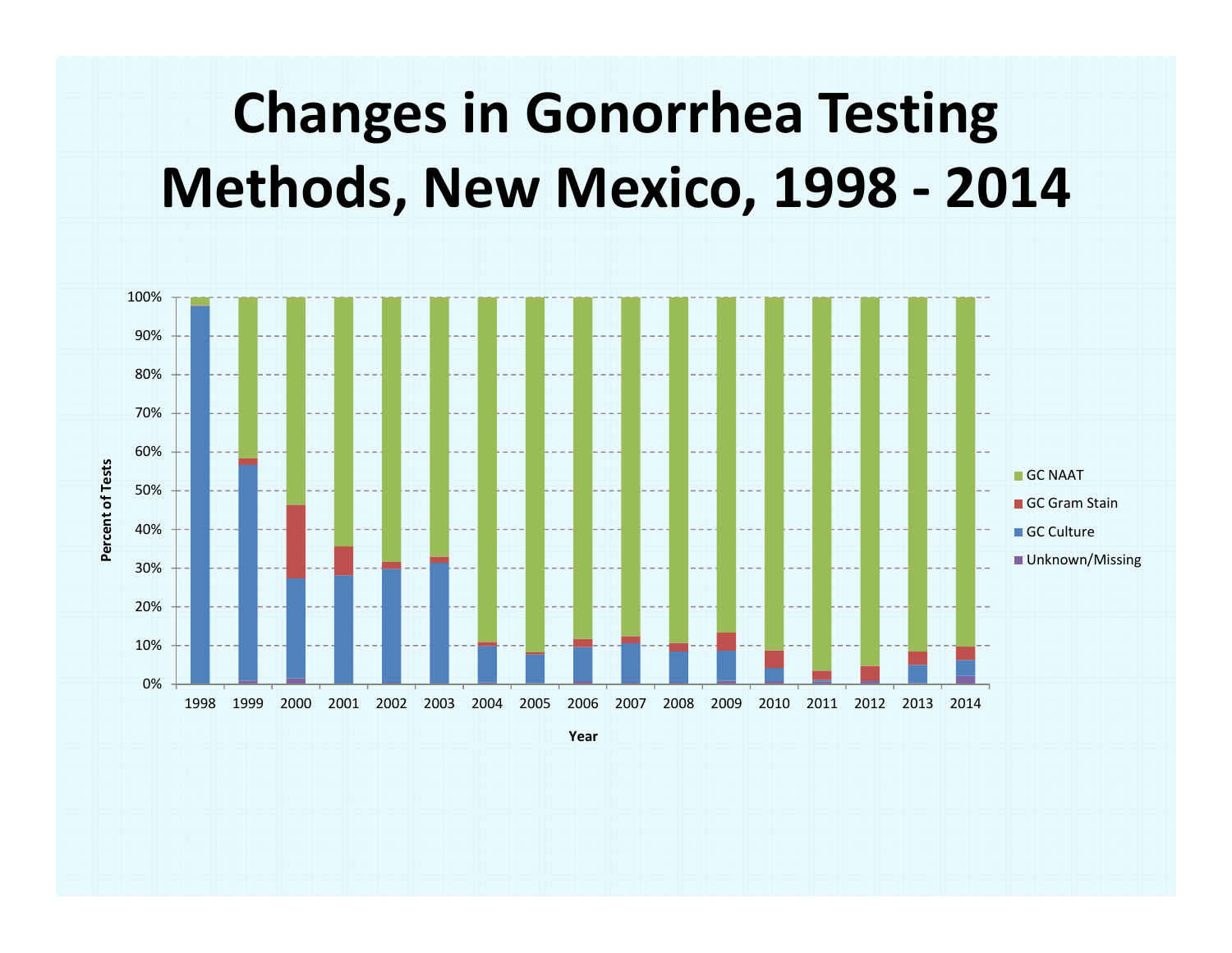## **Changes in Chlamydia Testing Methods, New Mexico, 1998 ‐ 2014**

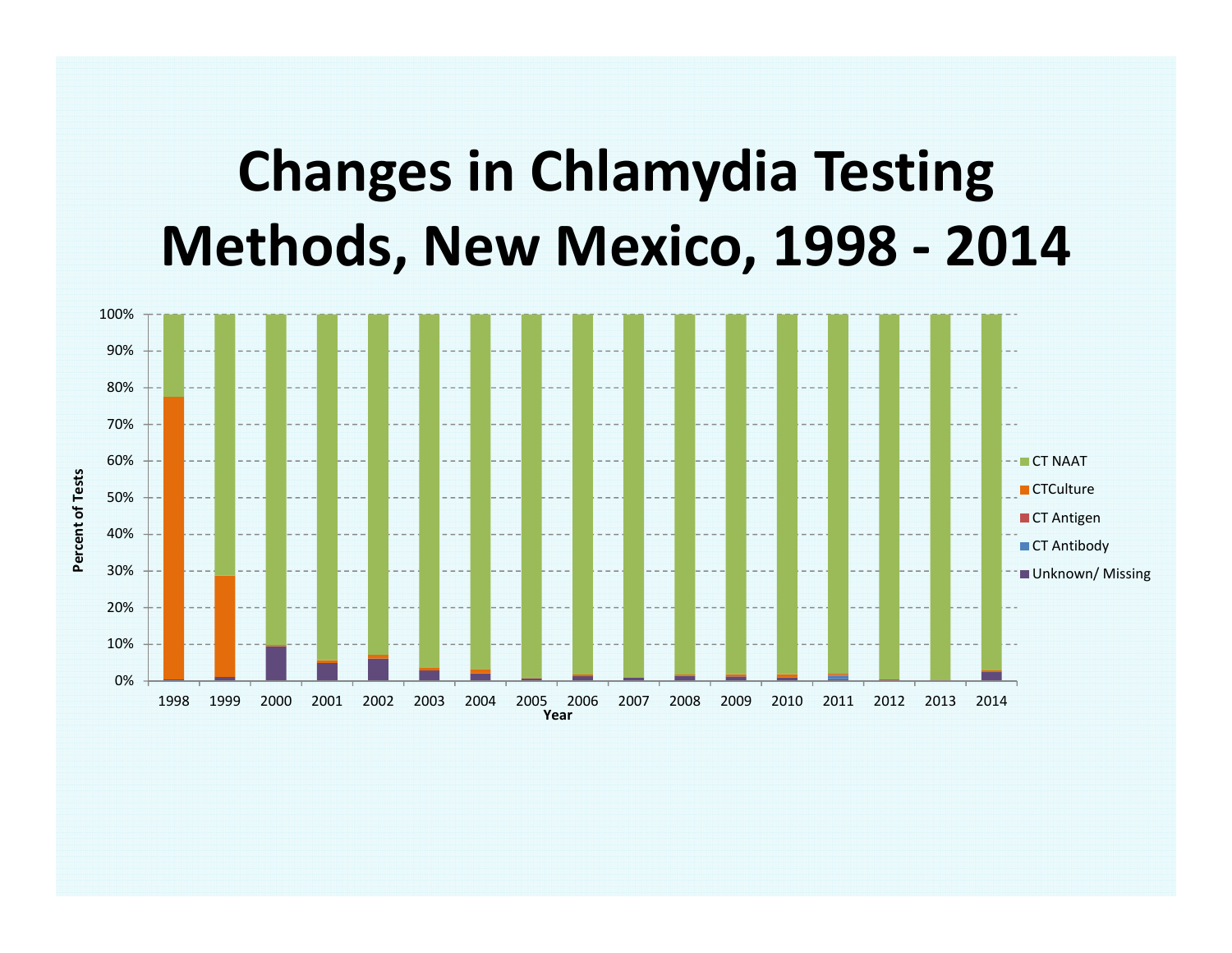## **Specimen Source, All Gonorrhea Tests in PRISM, Females, New Mexico, 2005‐2014**

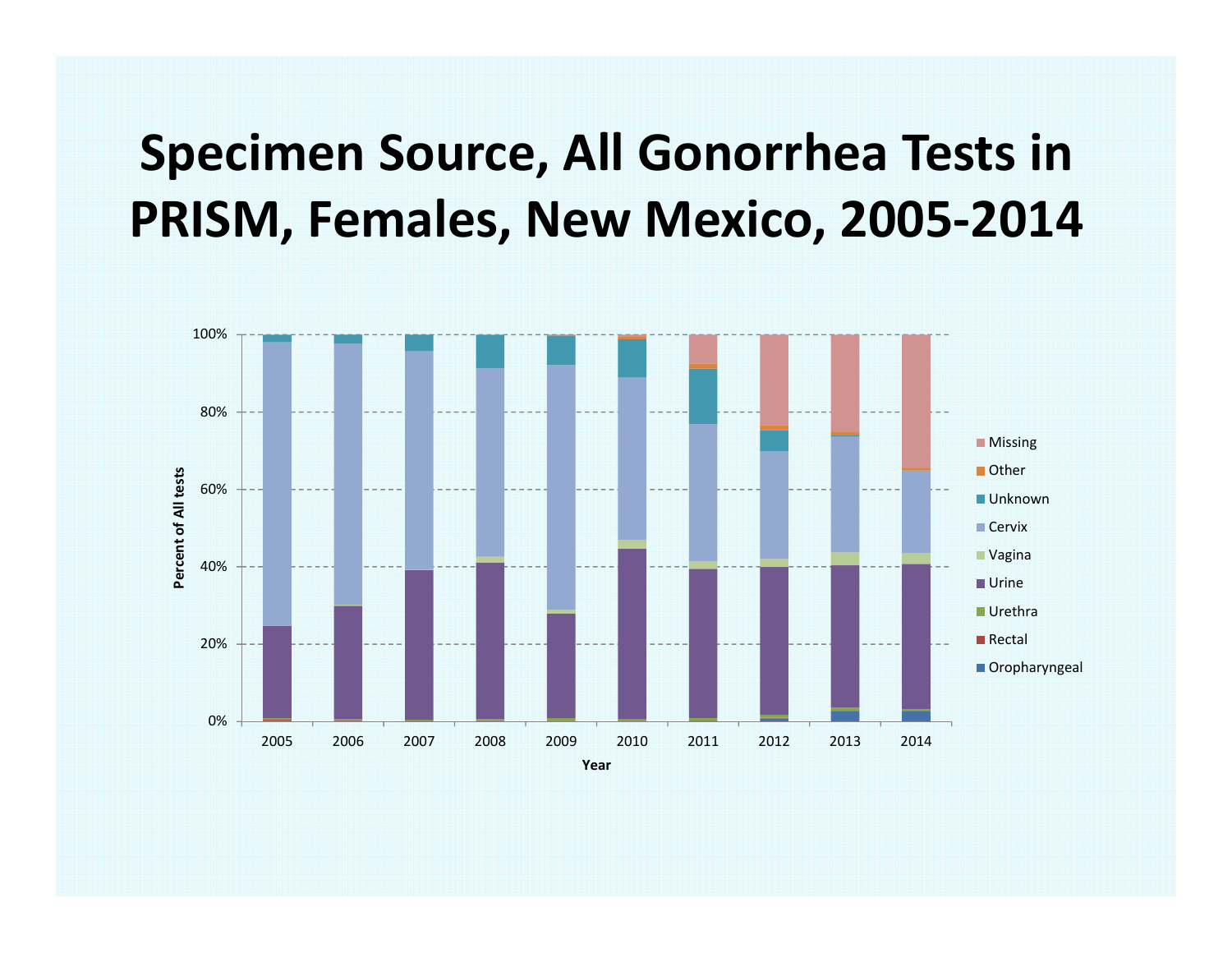## **Specimen Source, All Chlamydia Tests in PRISM, Females, New Mexico, 2005‐2014**

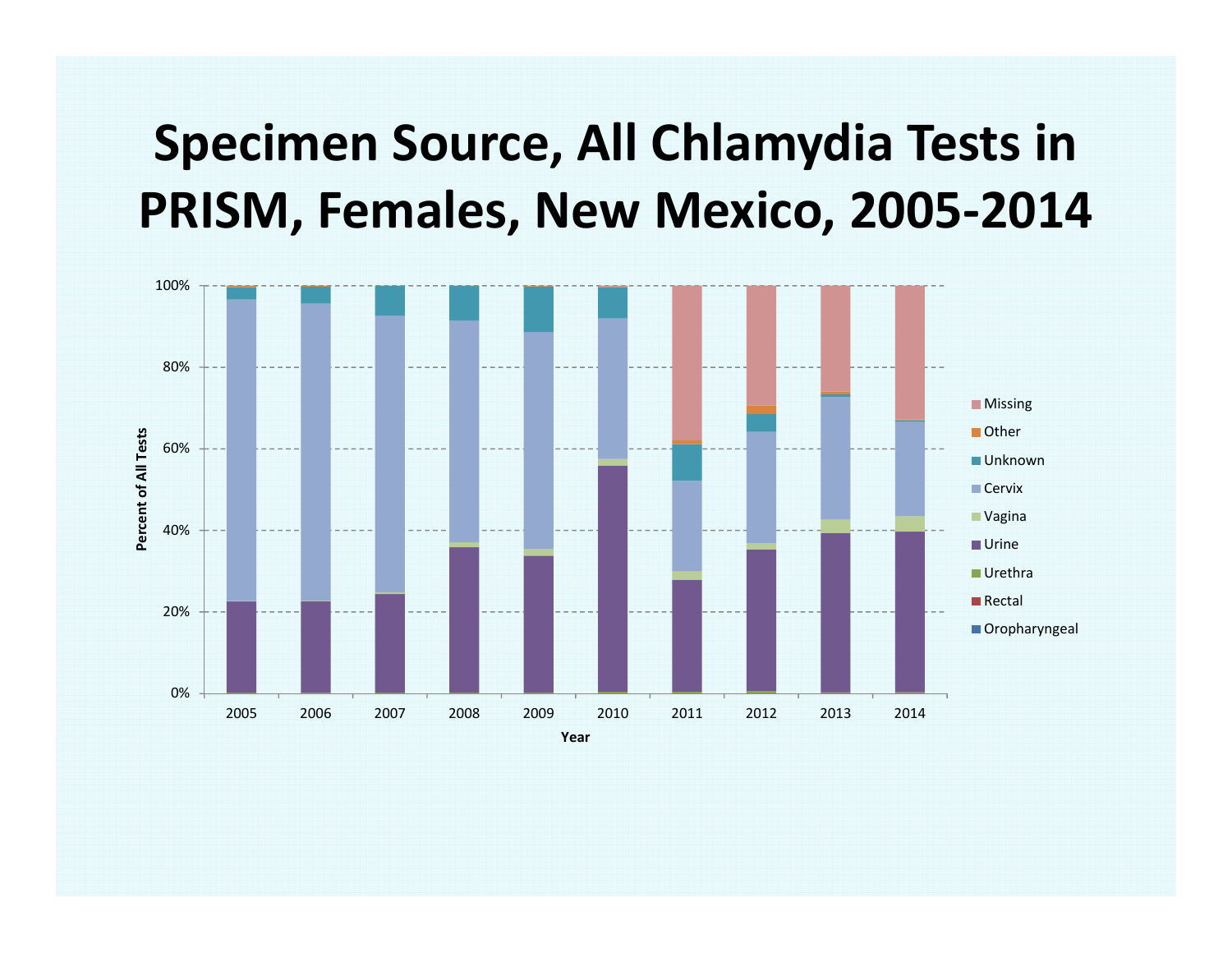## **Specimen Source, All Gonorrhea Tests in PRISM, Males, New Mexico, 2005‐2014**

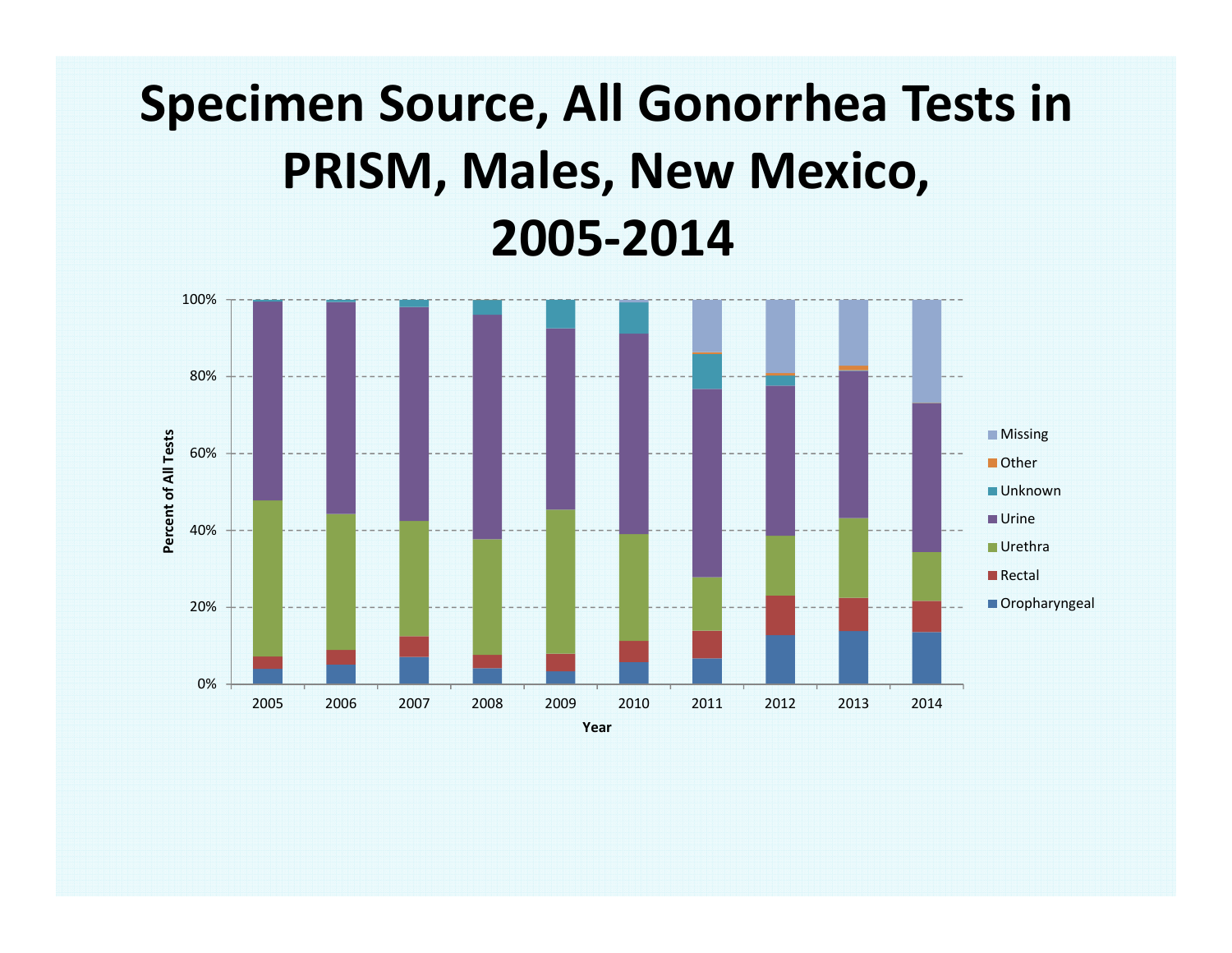## **Specimen Source, All Chlamydia Tests in PRISM, Males, New Mexico, 2005‐2014**

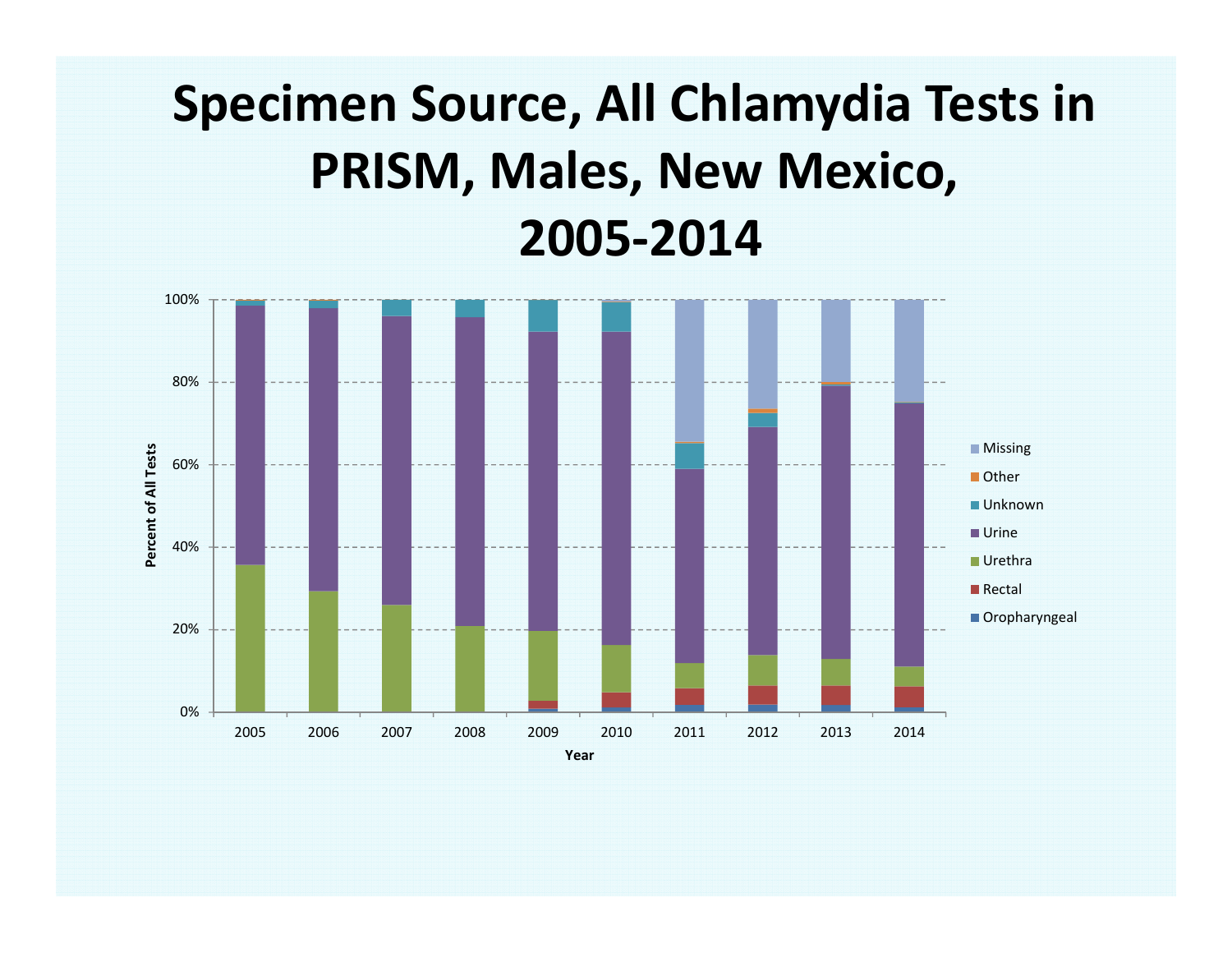## **Special Populations**

Men with Male Sex Partners (MSM)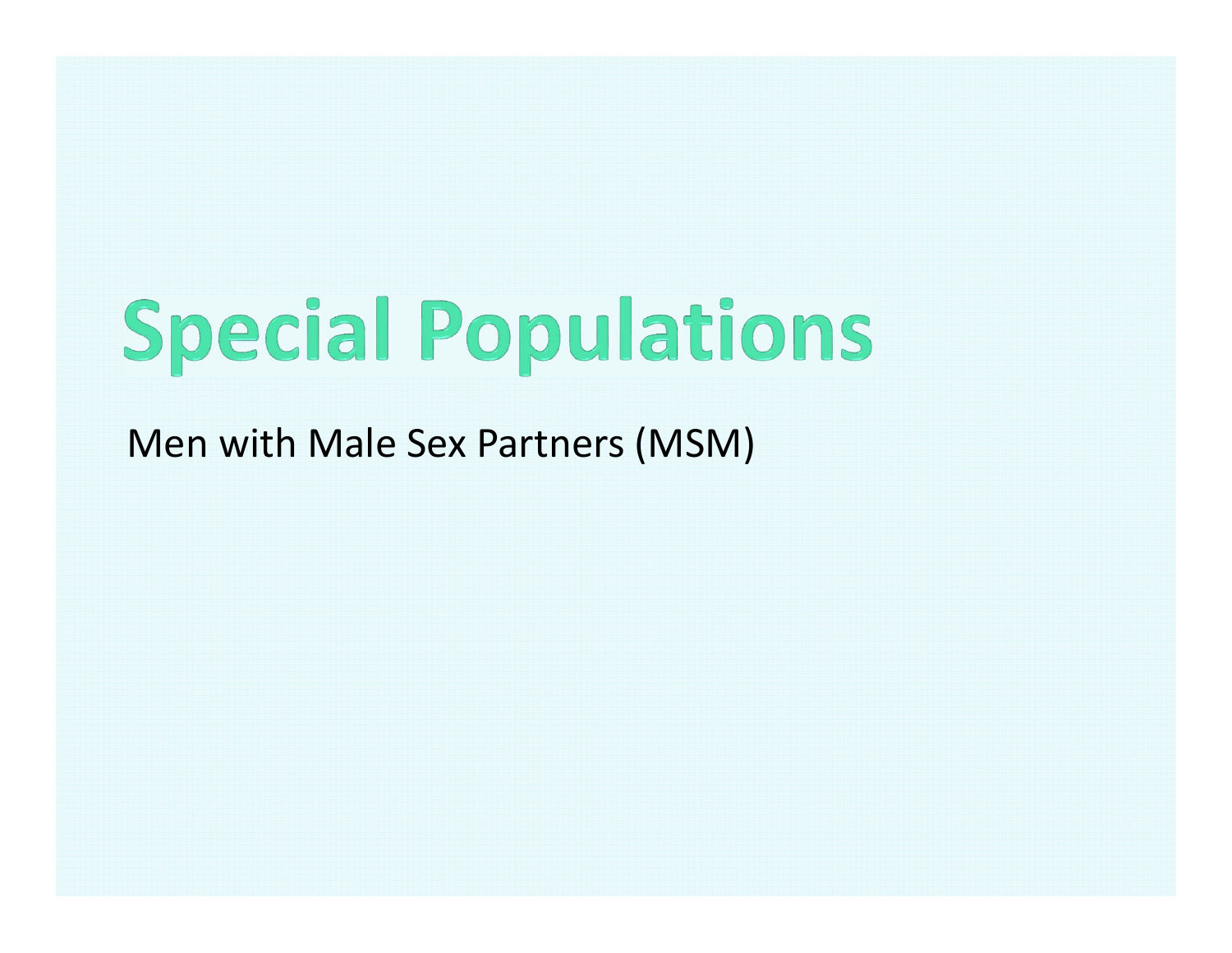### **GC Positivity among Men Tested at Alternate Sites, New Mexico, 2009 ‐ 2014**

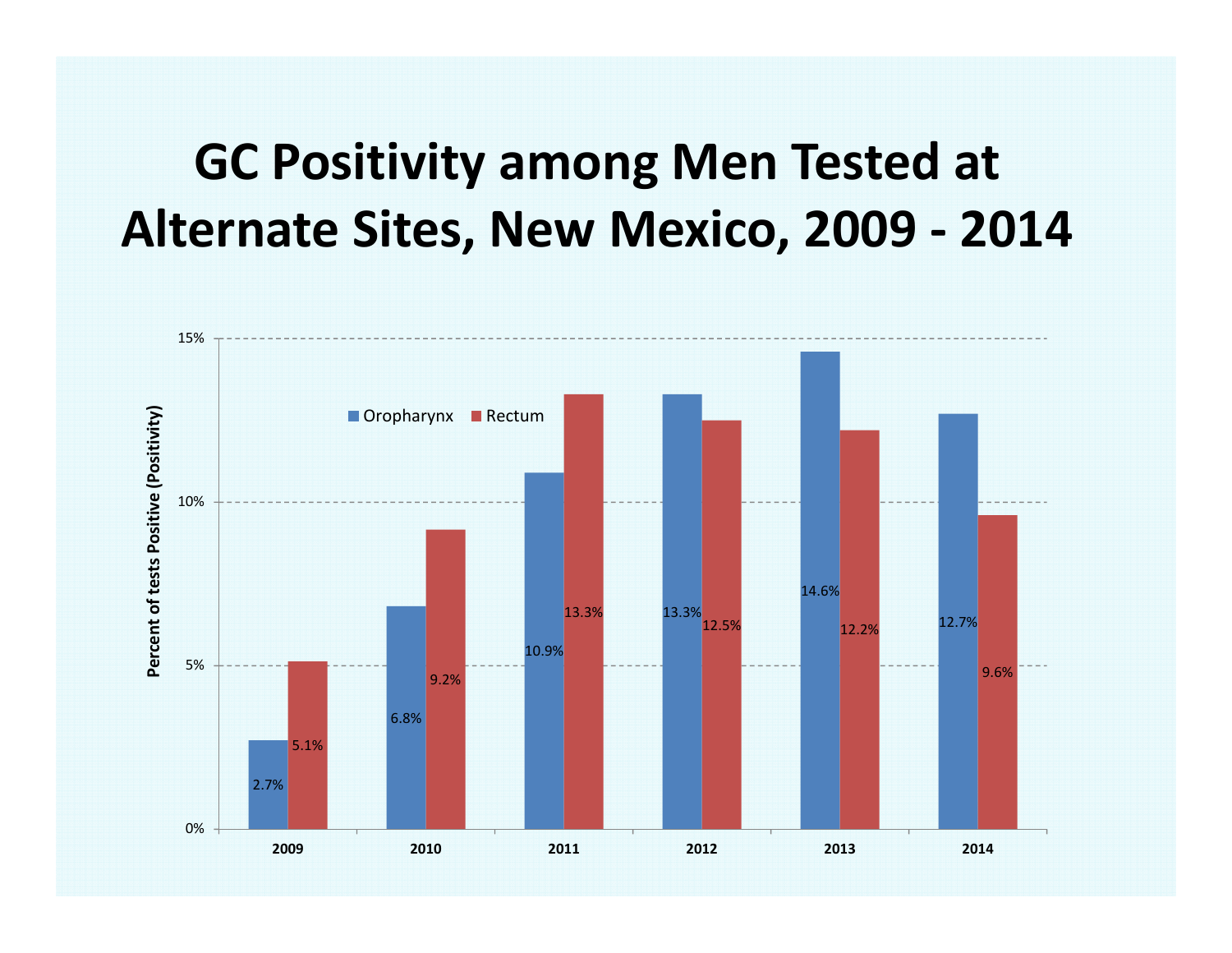### **CT Positivity among Men Tested at Alternate Sites, New Mexico, 2009 ‐ 2014**

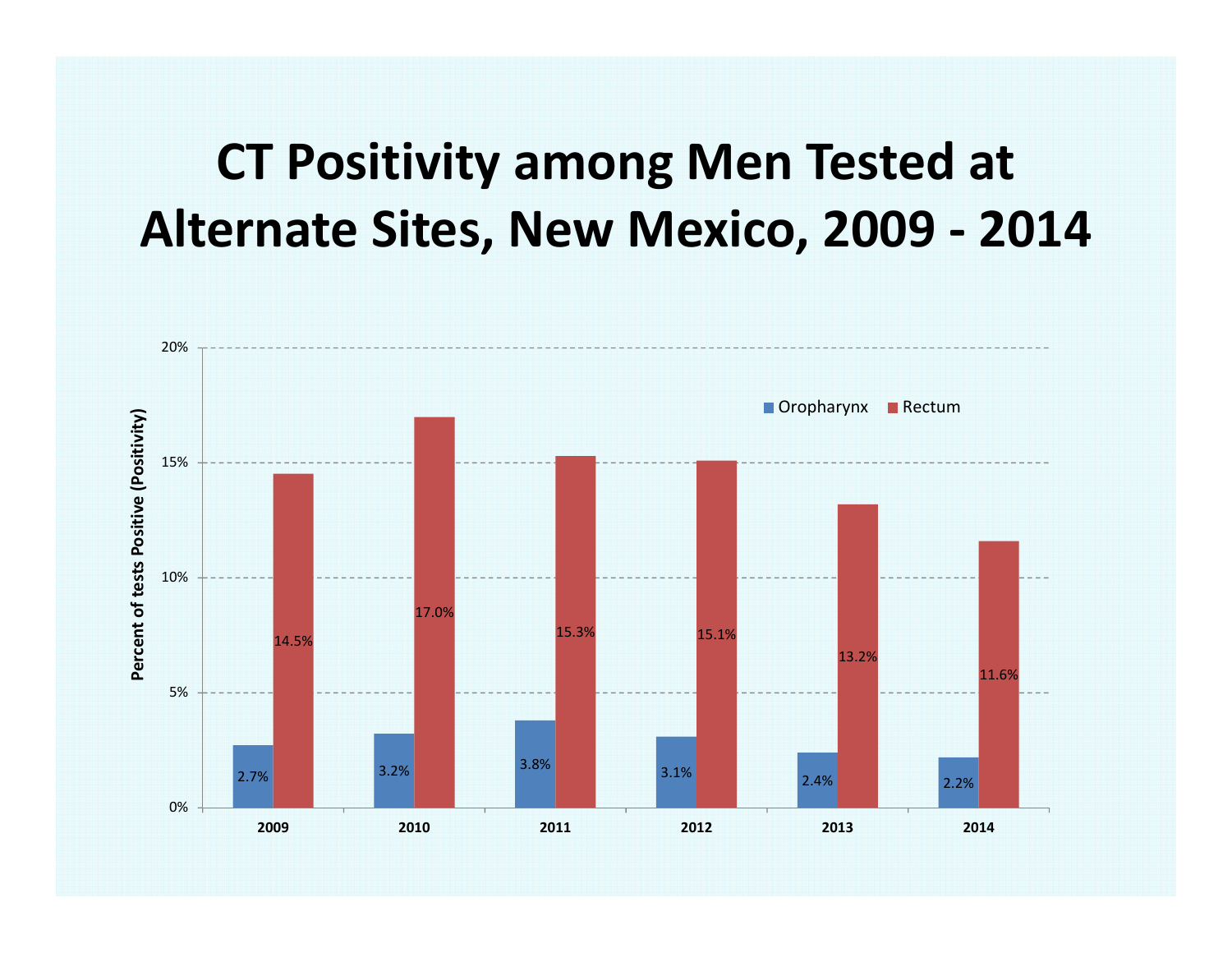### **Streamlining DOH Testing Efforts CT and GC Positivity and Testing Volume, 2013‐2014**



**Testing ratios by sex changed from 2013 to 2014 : from 66% female in 2013 to 61% female in 2014, in males it increased from 34% in 2013 to 39% in 2014**

**% of tests in women age 25 remained fairly stable from 68% in 2013 to 67% in 2014**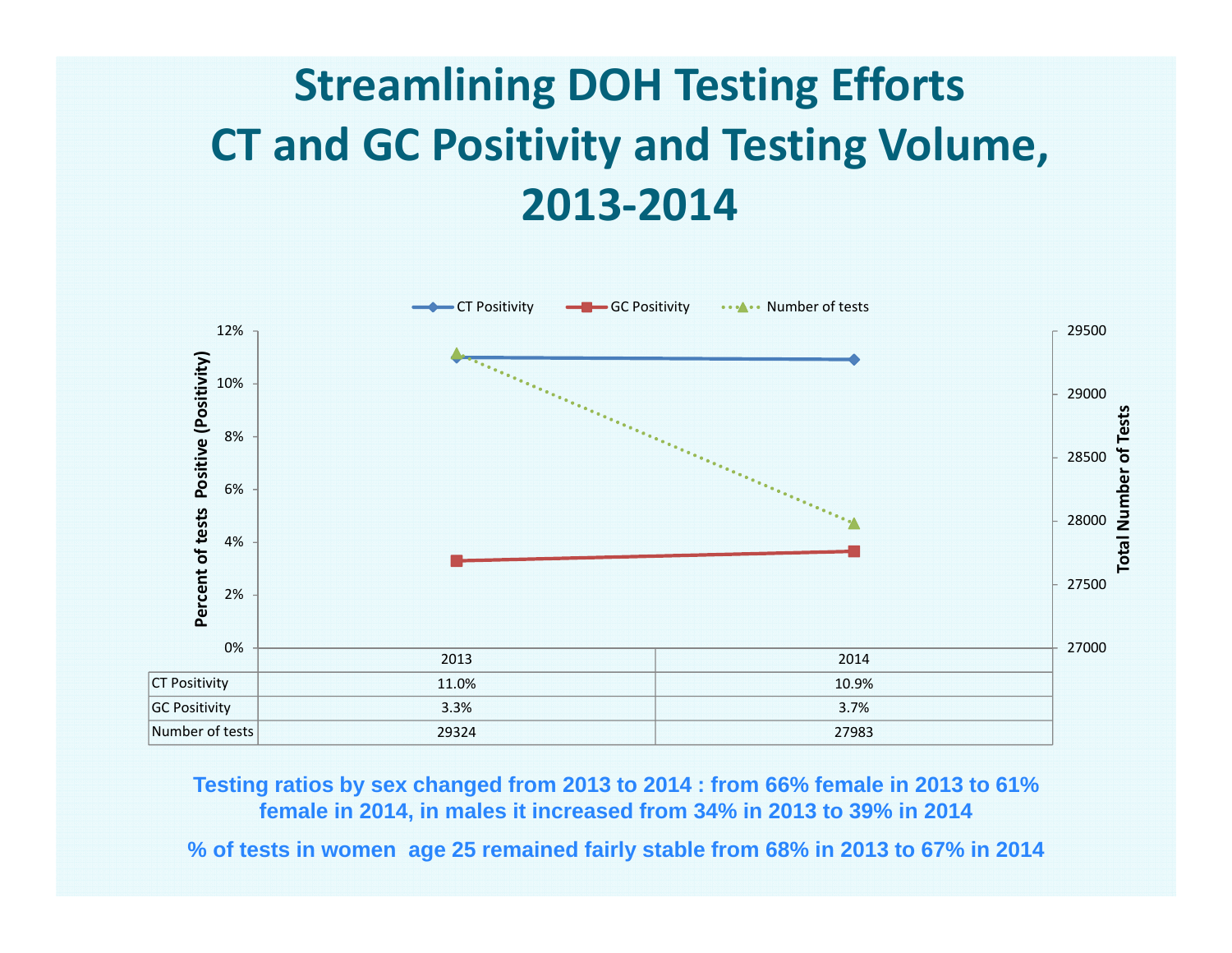# Gonorrhea and Chlamydia **Testing in NM DOH Testing Programs**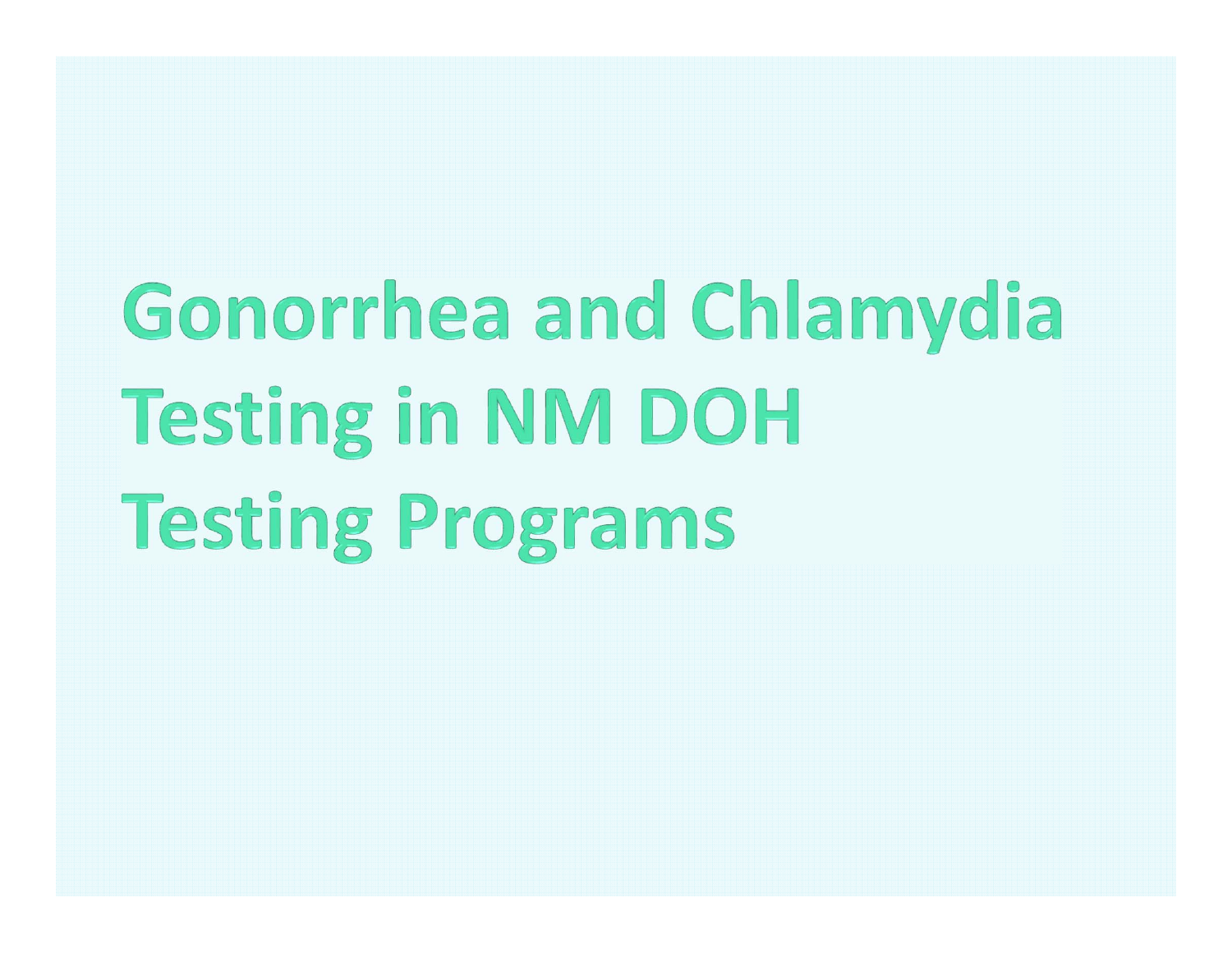#### **Chlamydia and Gonorrhea Positivity by Sex, all NMDOH Testing Sites, 2013‐2014**

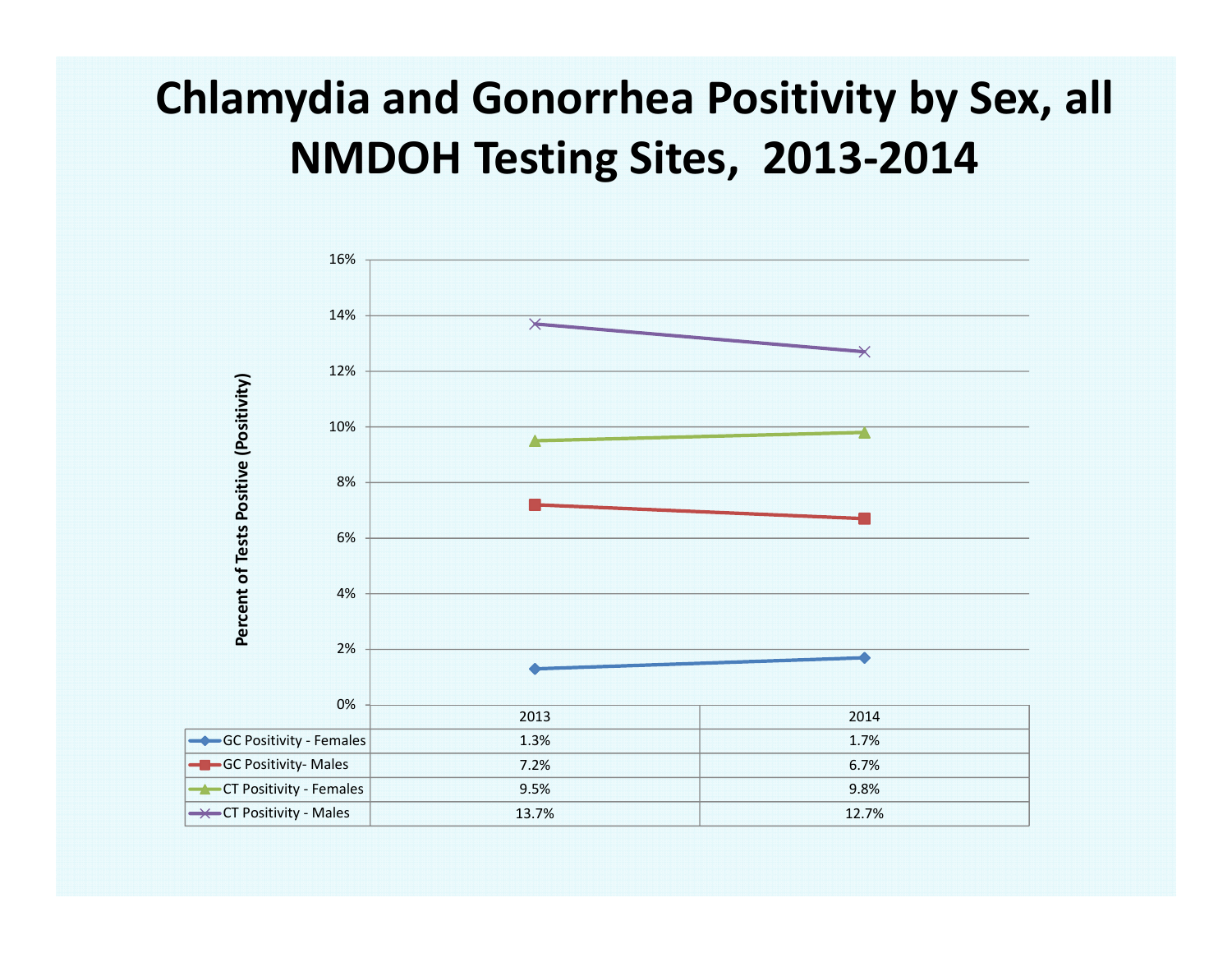## **Chlamydia Positivity by Clinic Type, Females, all NM DOH Test Sites, 2014**



**Age Group (Years)**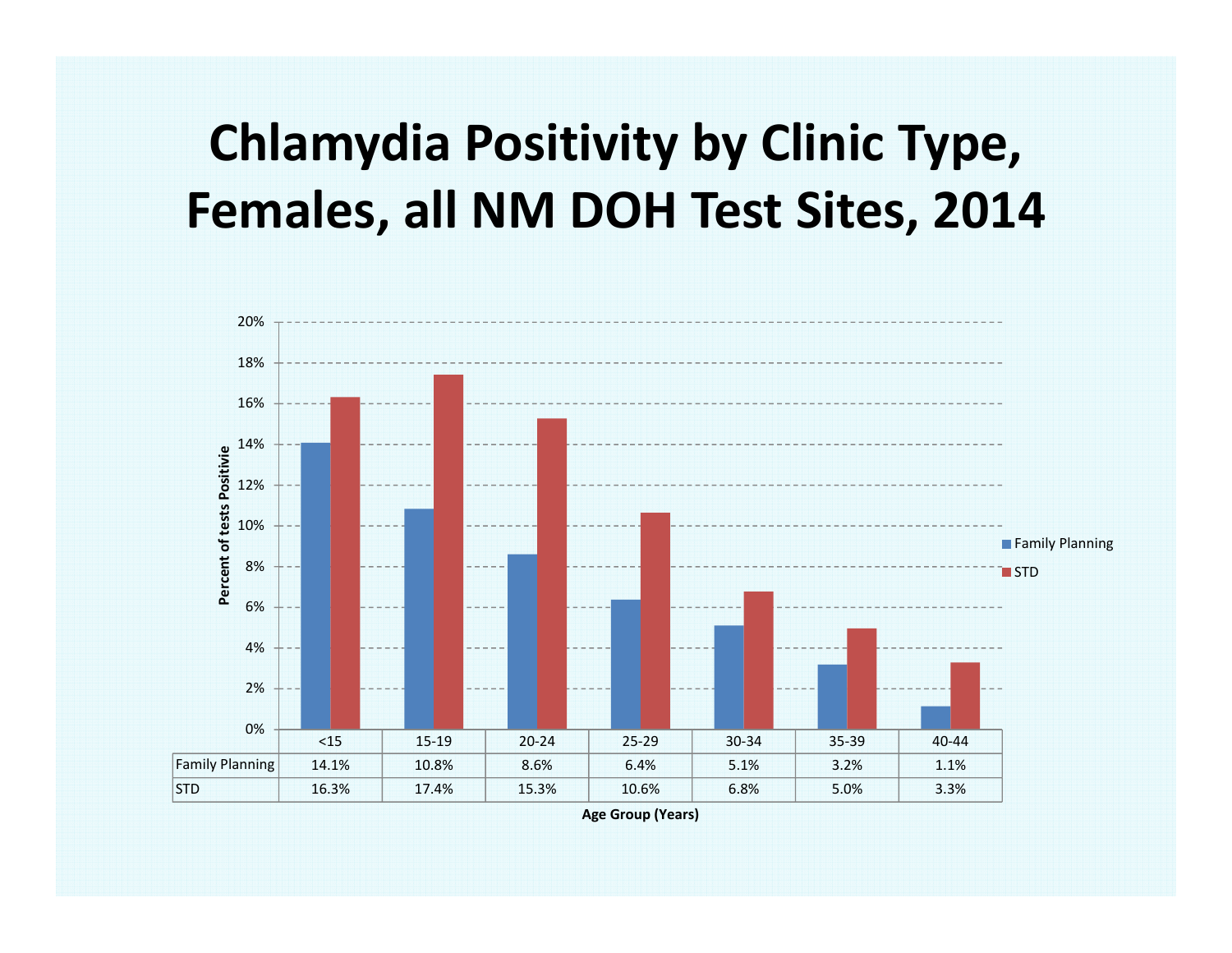#### **Chlamydia and Gonorrhea Positivity, Females ≤25 years, Tested in NMDOH Family Planning Sites, 2013‐2014**

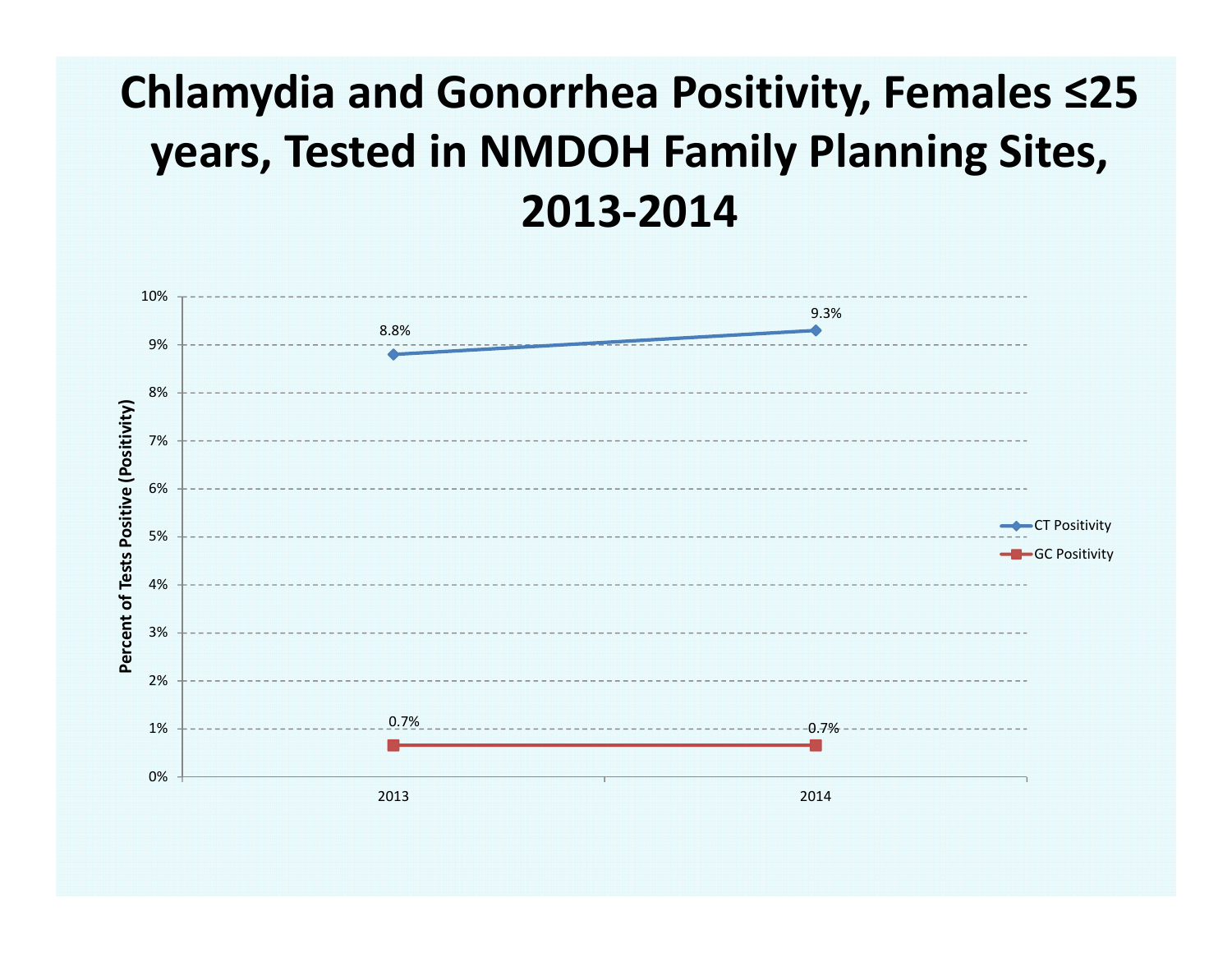## **Chlamydia Positivity by Race/ Ethnicity, all NMDOH Test Sites, 2013‐2014**